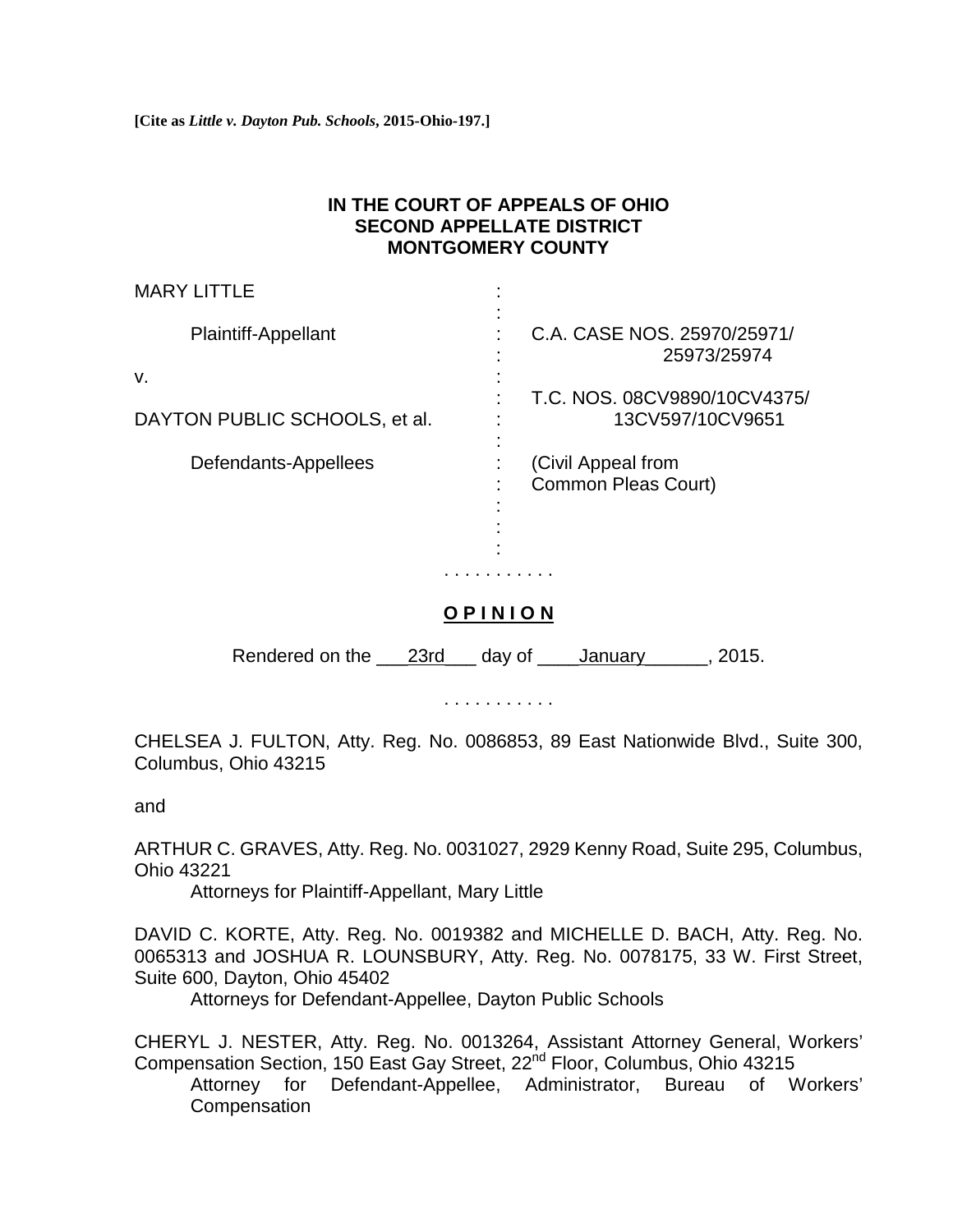DONOVAN, J.

**{¶ 1}** This matter is before the Court on the Notice of Appeal of Mary L. Little, filed October 28, 2013. Little appeals from the trial court's October 17, 2013 Judgment Entry, issued following a trial on Little's Complaint against the Ohio Bureau of Workers' Compensation and Dayton Public Schools ("DPS") on the issue of Little's right to participate in the Workers' Compensation fund ("the fund") for six specific conditions. At the close of Little's case in chief, the court directed a verdict as to Little's claimed entitlement to participate in the fund for "substantial aggravation" of the condition of "pain disorder associated with psychological factors and a general medical condition." The court found that Little's expert witness, "Dr. Reynolds, had not presented any objective diagnostic findings, objective clinical findings, or objective test results that documented any substantial aggravation of such condition." The jury was charged with consideration of the remaining five conditions and determined that Little is not entitled to participate in the fund for "left lateral epicondylitis," "left elbow ulnar neuropathy," "left biceps tendonopathy at the left elbow," "fracture first metacarpal left hand," and "mood disorder not otherwise specified." We hereby affirm the judgment of the trial court.

. . . . . . . . . . . . .

**{¶ 2}** Little was injured on October 18, 2007, in the course of her employment at DPS. She filed a Worker's Compensation claim, which was assigned Claim No. 07-386813, and which was originally allowed for "left elbow/forearm sprain, left hand sprain, and left hand contusion." Subsequently, Case Nos. 2008 CV 09890; 2010 CV 04375; 2010 CV 09651; and 2013 CV 00597 arose from Little's October 18, 2007 injury, and they were consolidated for trial.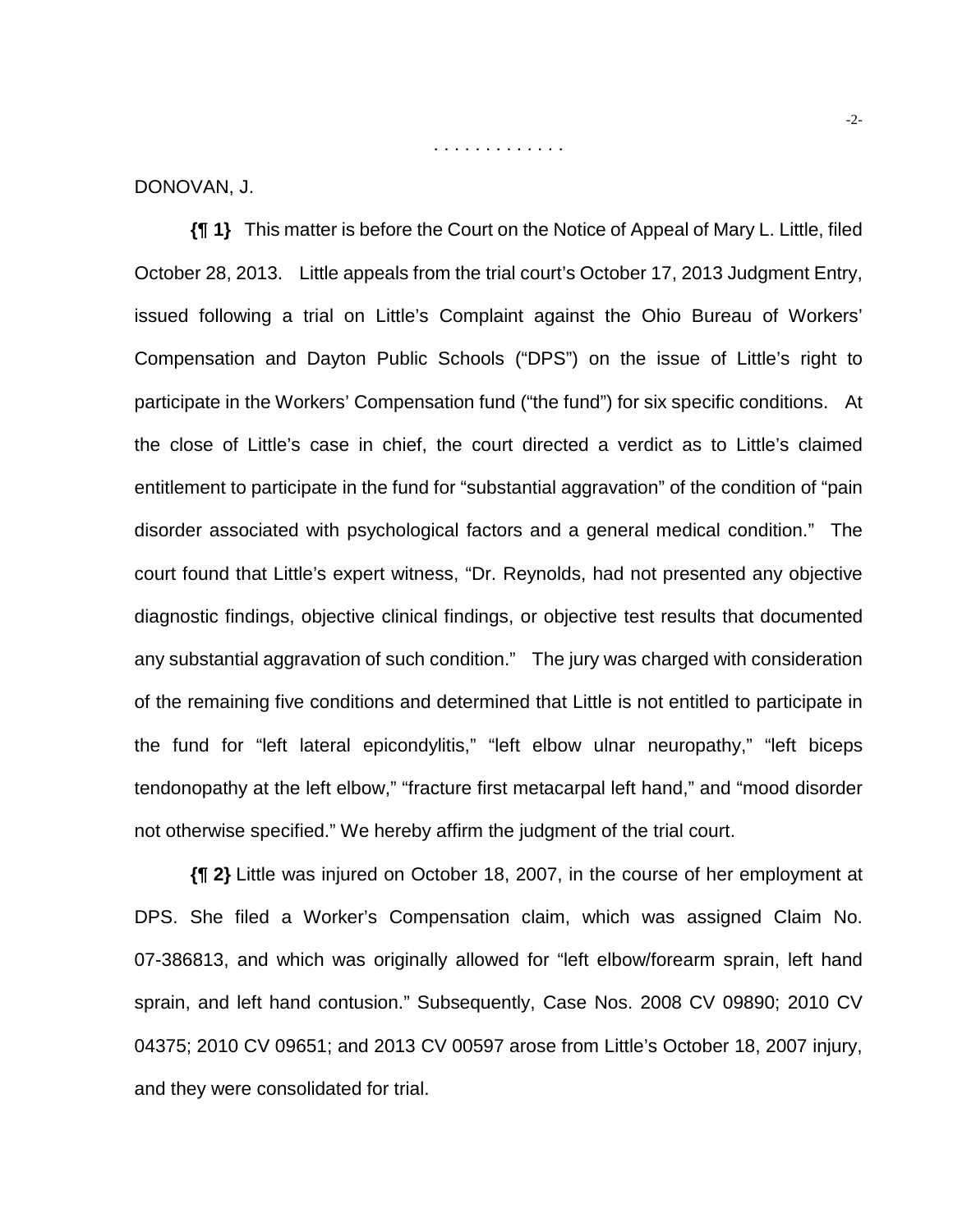**{¶ 3}** Prior to trial, DPS filed objections to Little's trial materials, and Little filed "Plaintiff's Log of Objections to Defendant's Trial Materials." On September 20, 2013, a "Stipulation Regarding Exhibits" was filed that provides in relevant part that the parties stipulate to the authenticity and admissibility of Exhibit J, with the exception of pages 512 and 516 thereof. Exhibit J contains Little's medical records from Miami Valley Hospital, and the stipulation provides that the "parties request that the Court issue a ruling regarding [the] admissibility" of pages 512 and 516 of Exhibit J.

**{¶ 4}** At trial, Little testified that she is left-handed, and that at the time of her injury, she worked in the custodial department at Stivers High School. She testified as follows:

Well, we were moving back over to Stivers because the building was completed, from Homewood. So my supervisor instructed my staff and myself to go around to both buildings and get all of our supplies and put them in the cafeteria. So, took them maybe about two, three days to get all of our equipment, supplies, to the cafeteria to transfer them back to the new Stivers Building. And after we did that, which was close to maybe 5 to 800 gallon buckets of solution that we had stored at the building which had never been opened. And that particular morning of October the 18th my supervisor came in and instructed my staff that helped me [to] get all the buckets and all our supplies together to go back over to the new Stivers to help out in the new building. \*\*\*

 So, they all left and he and another gentleman, Mr. True stayed. They brought in, they were driving trucks, company trucks. So he had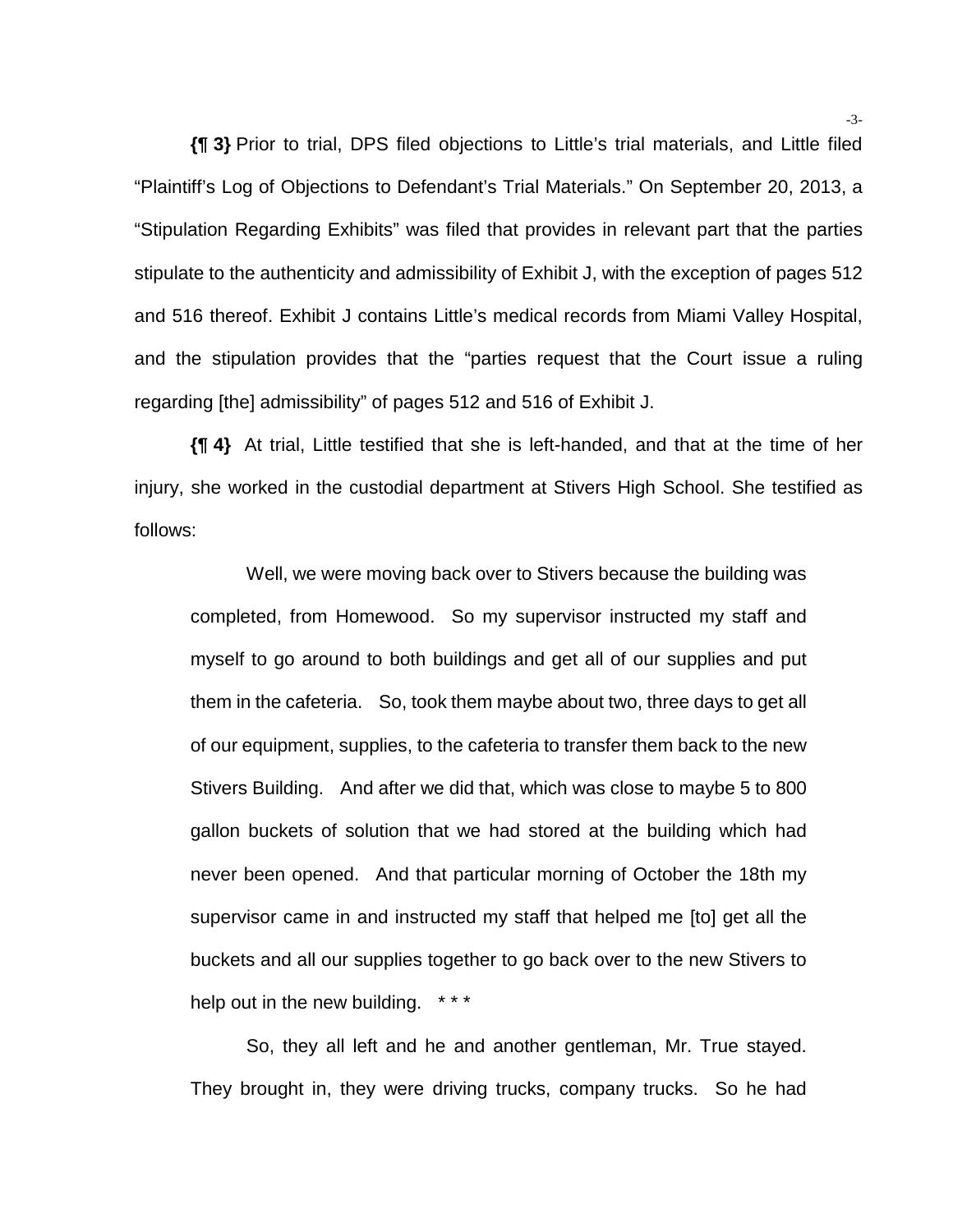asked me to come into the cafeteria to help them take the buckets and move them to their trucks to take them back to Stivers.

 So, the guys, you know, they're real strong, men are stronger than women, so they were carrying two buckets at a time with one hand. So, I decided, you know, by working in the system so long, you learn how to do things a little easier. So I took a chair on wheels, and I stacked two buckets of solution on top of the chair. The \* \* \* buckets were higher than the chair. So what I did, to guide the buckets, I put my hand, my left hand on the side of the bucket and my right hand I got it, had my hand on top of the bucket to kind of push the bucket, and my body, my stomach area to push the chair so everything could be moved smoothly. And, after a while, Mr. Pierson came up and he grabbed the handle of that bucket and he took it and tried to pull it, took it - - took it and raised it up first, and began to pull it toward him and I'm like, Oh, my hand is caught, you know, my hand was against, you know, caught into the handle, and I told him that it was caught. And as he began to - - instead of him letting go, he began to tug, trying to take the bucket away from me. And I'm like, my hand is stuck, let go. And, so instead of him letting go, he just took the - - took the top of the handle and began to go back and forth over, back and forth over my hand while it was caught.

**{¶ 5}** Little testified that the buckets she moved were full. She stated that Pierson, who was her supervisor, "just put the bucket back down \* \* \* in the chair, and walked out and just left. Went to his truck and drove away." Little stated that Joshua True "came in," and that after Pierson left, True "got on the radio and called Mr. Pierson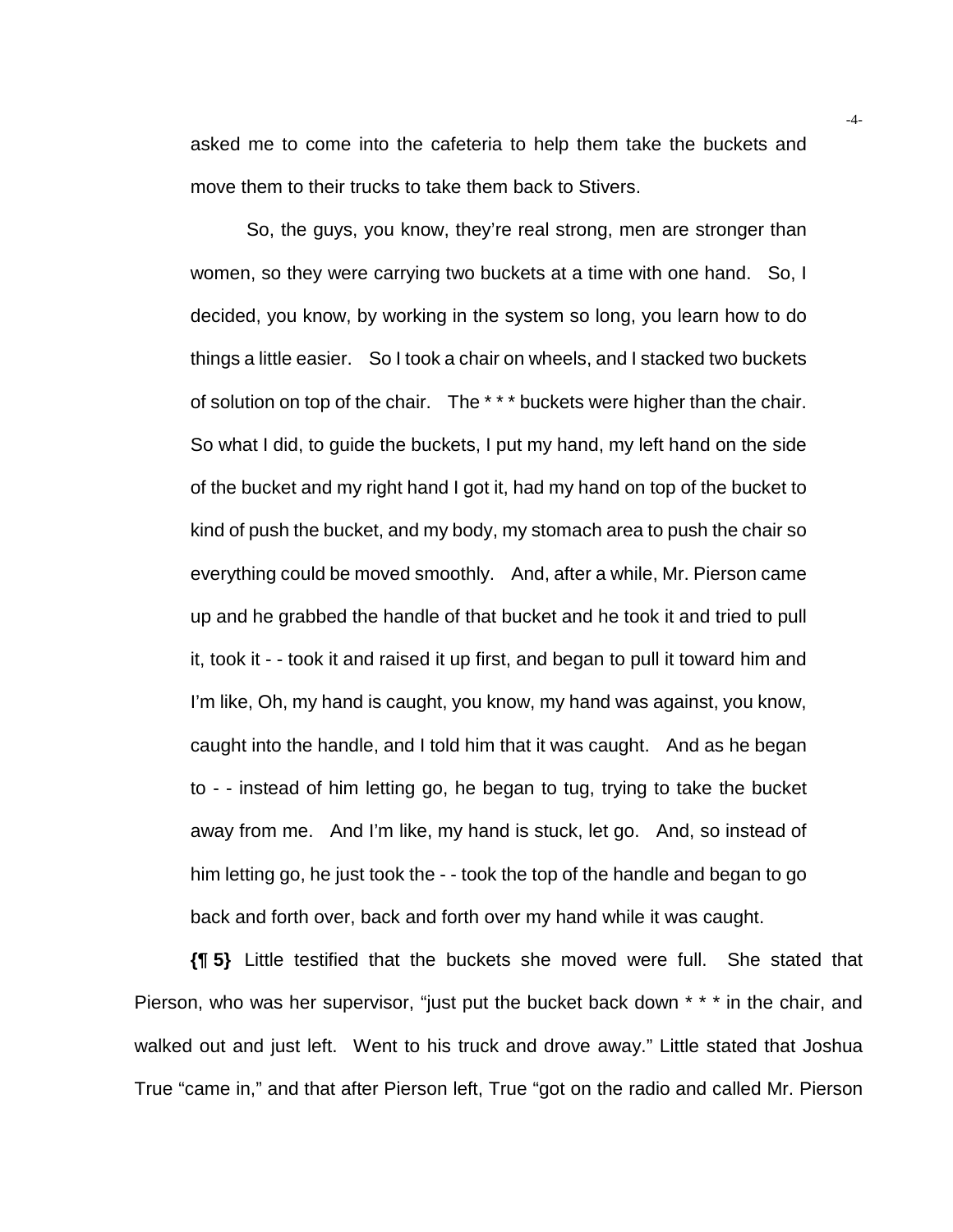back. He said, Mark, come back here. \* \* \* Get back here and talk to this lady. This lady is hurt." Little stated that when Pierson returned, he "told me he didn't care where, what I did, and where I went." Little stated that she obtained paperwork in the school office from the secretary and that "the paperwork stated that \* \* \* if I needed medical attention, to go to Consentra. And, so, I decided to go to my doctor first." Little stated that a nurse at her doctor's office told her she had to go to Consentra, and that she did so.

**{¶ 6}** On cross-examination, Little stated that the five gallon buckets she moved weighed 80 to 100 pounds each. Little stated that when her hand was caught in the bucket, she screamed, and that True heard her screaming. She stated that Pierson did not offer to take her to the hospital when he returned, and that she "was on my own." She stated that Pierson was "[v]ery rude" to her. Little stated that her "whole hand" was immediately swollen at the time of her injury, that she had her hand wrapped while at Consentra, and that she then returned to the school to complete an accident report. Little testified that she asked Monica Wilson, a clerical worker at the school, to complete the report because she was unable to write. Little testified that she saw Pierson when she returned, and that he "told me that he came to pick up my accident report. He did not have - - he only had five minutes to spend with me. He didn't have any time for my foolishness. I need to get over it because there's nothing wrong with me."

**{¶ 7}** Little further testified, on cross-examination, regarding a prior hospitalization at Miami Valley Hospital in 2003 for stomach problems, as follows:

Q. Are you aware that the records for that hospital stay indicate a a

(sic) nurse saw you inducing vomiting?

A. What do you mean by that?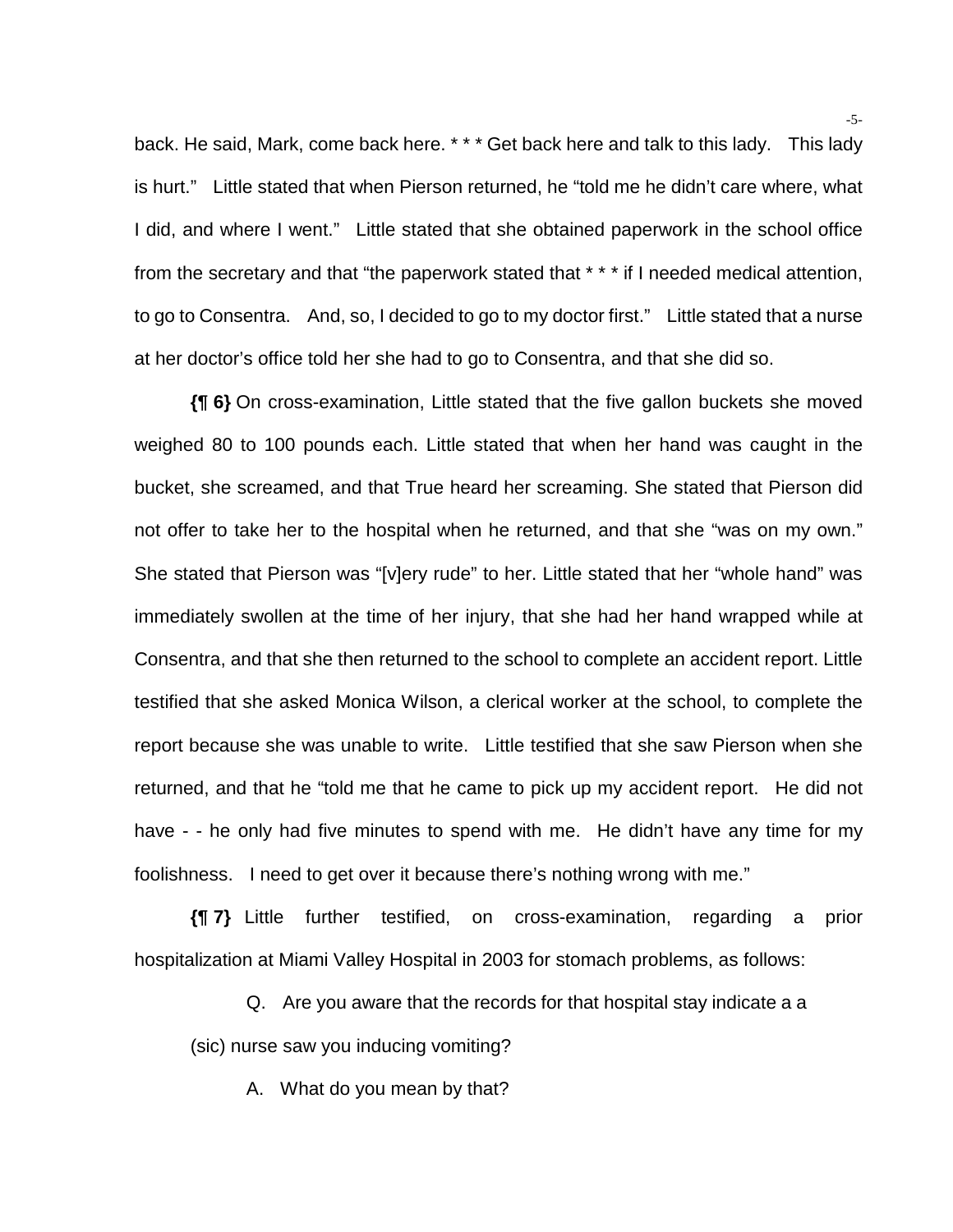Q. Meaning that while you were in the hospital for stomach problems, a nurse saw you make yourself throw up? Isn't that true?

A. I probably was sick. I was sick. In fact, I was at work that day. When it happened. And I was throwing up at work. And that's why they called the paramedics. I threw up all over the building.

Q. Ma'am, my question is, isn't it true that while you were in the hospital a nurse saw you make yourself throw up. Isn't that true?

A. I do not remember that. No. I do not remember that incident.

Q. I would like to show you Document No. 465 which is a page from the Miami Valley Hospital records.

MR. GRAVES: Objection.

THE COURT: Are you objecting?

MR. GRAVES: Yes, sir.

THE COURT: Is this an exhibit that is admitted into evidence?

MR. GRAVES: Yes.

THE COURT: All right. Then it may be used since it's admitted into evidence.

**{¶ 8}** The following exchange occurred regarding Little's more recent trips to the hospital:

Q. Do you recall going to Good Samaritan Hospital last summer on June 9th of 2012?

A. Yes.

Q. Would it be fair to say that sometimes you go to Good Samaritan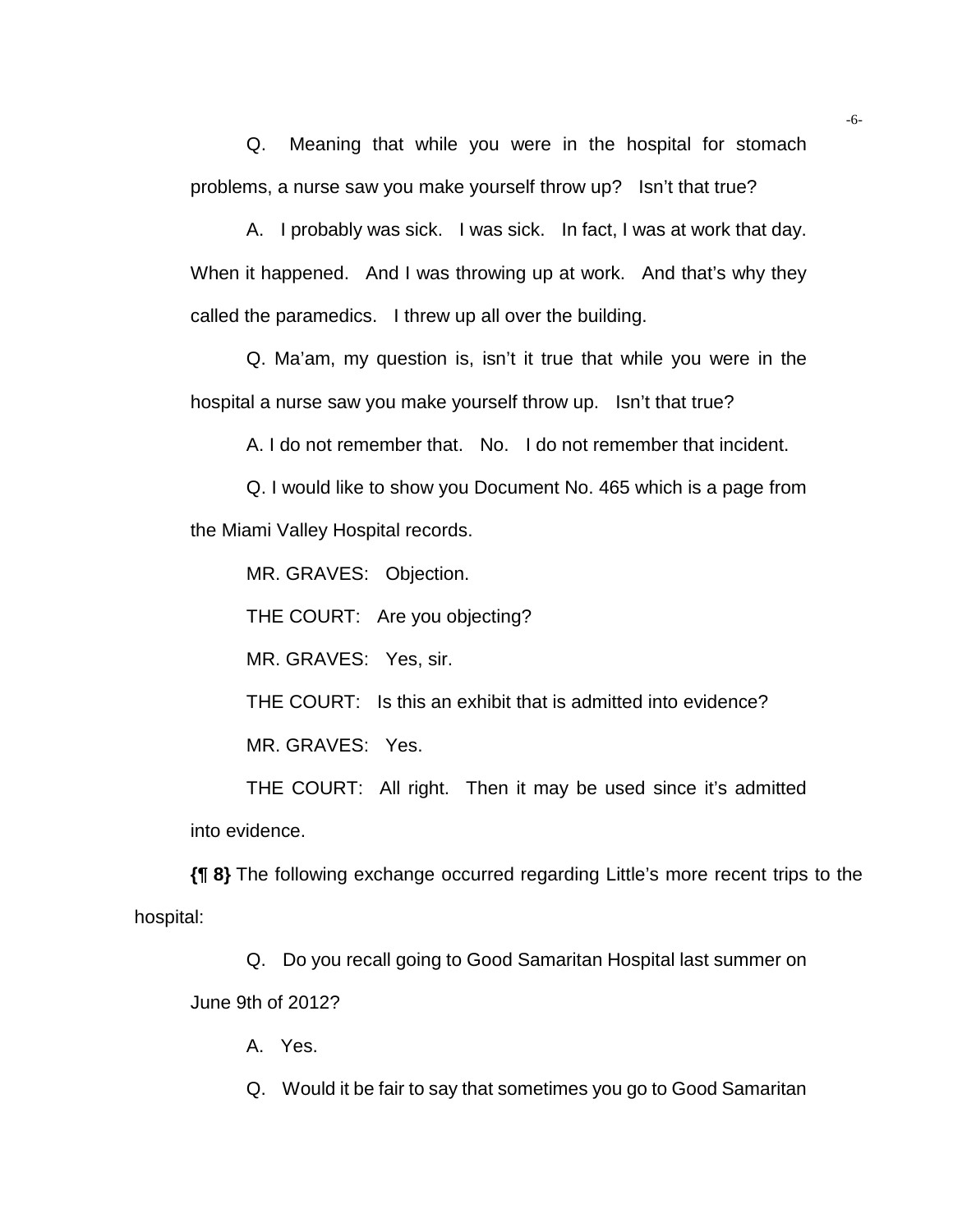Hospital and sometimes you go to Miami Valley?

A. Yes.

Q. \* \* \* Because we have records from both facilities; would that be fair to say. You've been to both hospitals?

A. That particular day I went to both hospitals.

Q. \* \* \* Let's talk about that. When you went to Good Samaritan Hospital on June 9th of 2012, was it primarily for chest pain?

A. Yes.

Q. And had you been to the emergency room previously with similar complaints?

A. You mean at Good Sam or Miami Valley?

Q. At Good Sam. Isn't it true that you had been there previously with similar complaints?

A. Yes.

Q. \* \* \* Isn't it true that when you were at Good Sam they ran tests for a heart problem but they did not find anything?

A. I believe they gave me an EKG, yes.

Q. \* \* \* But they didn't find anything wrong, correct?

A. Yes.

Q. \* \* \* and isn't it true that you told the emergency room doctor at Good Samaritan Hospital that you thought you needed to be admitted to the hospital?

A. Yes.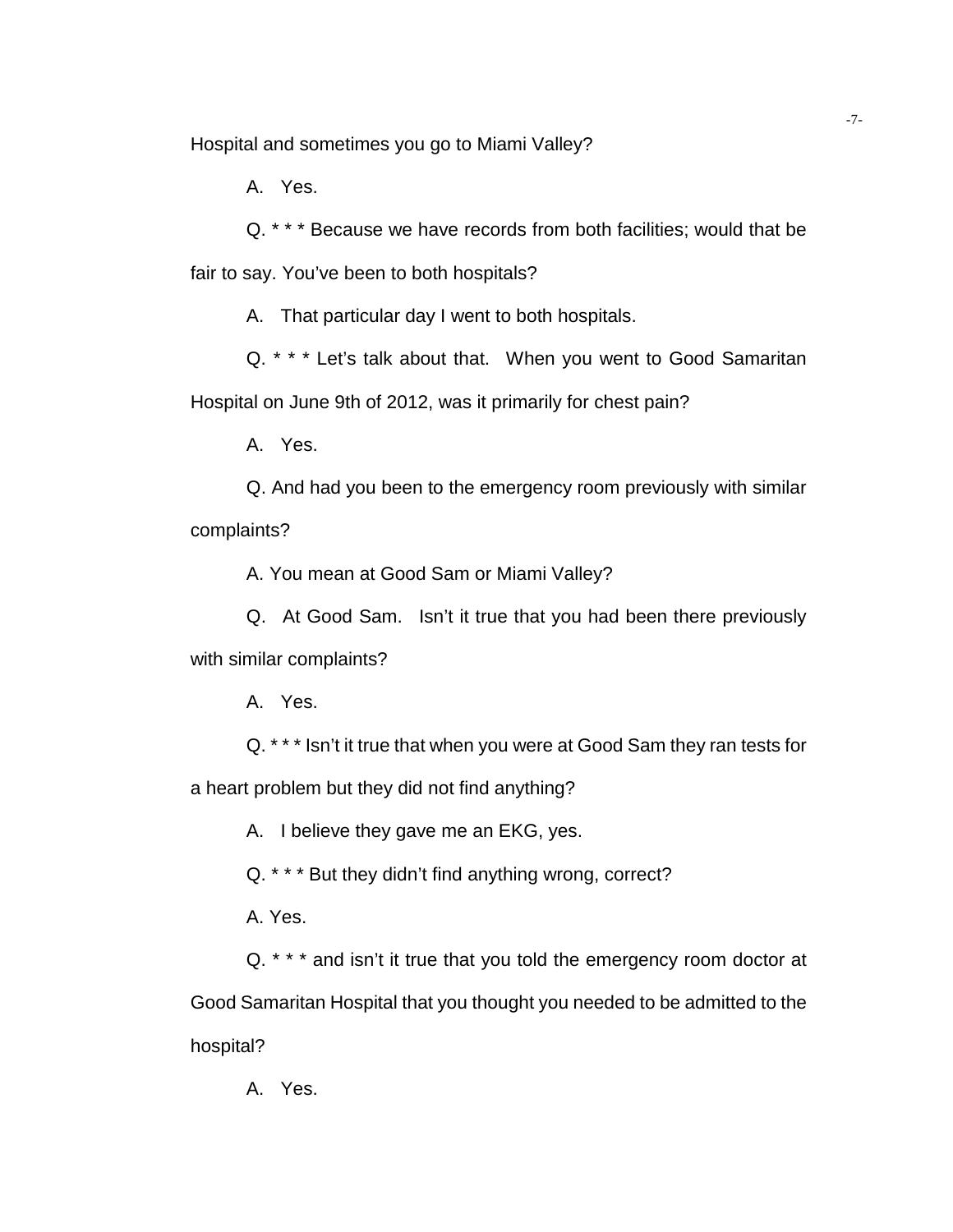Q. But he discharged you; didn't he?

A. Yes.

Q. \* \* \* Now isn't it true that shortly after that, you went to Miami Valley Hospital for the same exact complaints, correct?

A. Yes. I could not breathe.

Q. In fact, you recall telling Miami Valley Hospital personnel that you thought you were going to die; that's how poorly you felt?

A. Yes.

Q. \* \* \* And finally, Ms. Little, do you recognize the name Lillian Armor?

A. No, I do not know her.

Q. You don't know who Lillian Armor is?

A. No.

Q. No. Isn't that the fake name that you gave to Miami Valley Hospital personnel on June 9th of 2012 so they would not be able to access your records from Good Samaritan Hospital?

A. No, ma'am. That was an honest mistake.

Q. Well, let me show you the documents since say no. (sic) Page 512, the record for the Miami Valley hospital, and isn't it true that the highlighted portion states she initially gave a false name to the Miami Valley Hospital Emergency Room to prevent access to her Good Sam record, correct?

A. Yes.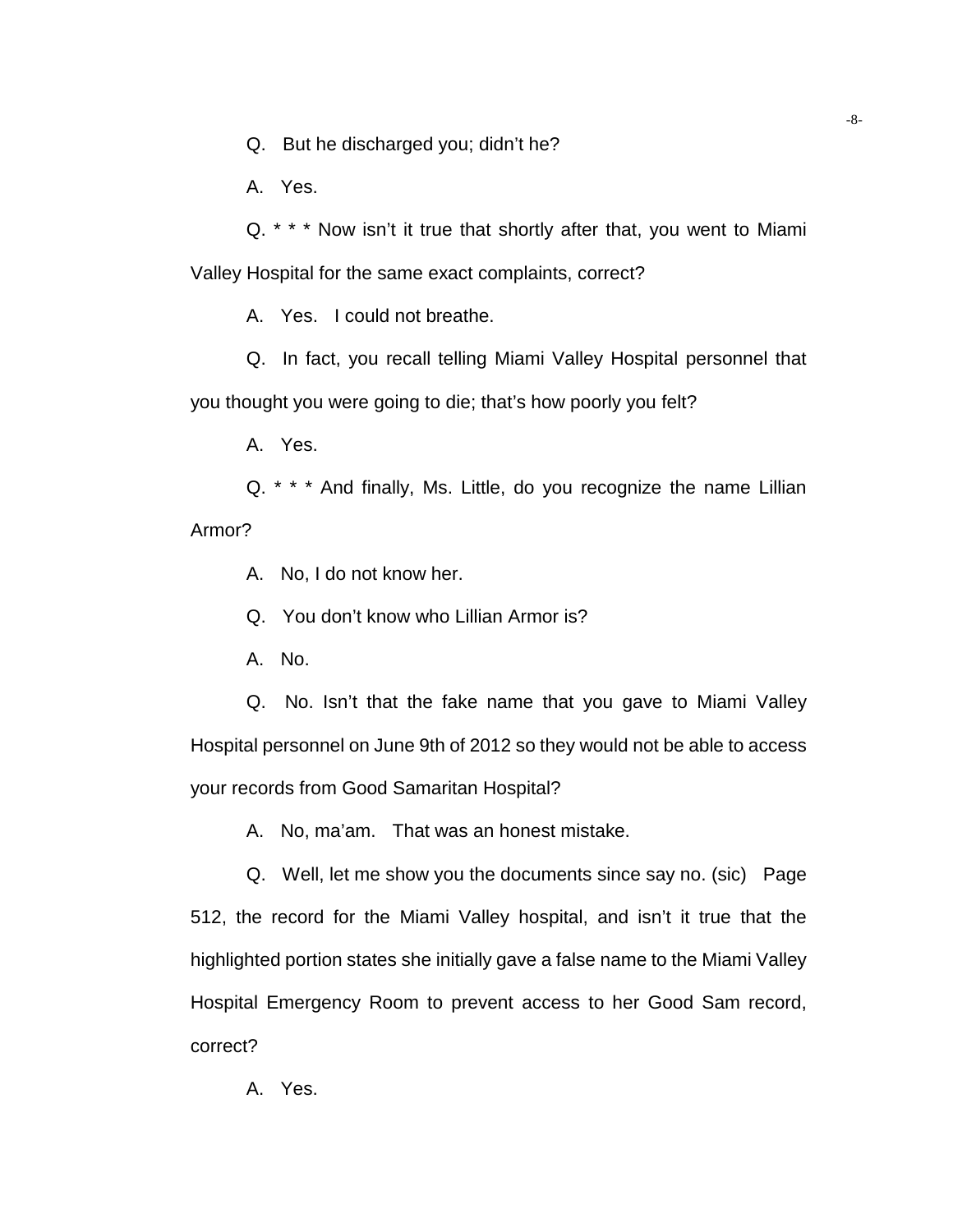Q. \* \* \* And isn't it also true on Page 51[6], further records from the same place, say, when the patient initially arrived, she gave her name and demographic as Lillian Armor?

We were not able to find any record of Lillian Armor in the chart review. And Good Samaritan also had no record of Lillian Armor. We then went back and talked with the patient and she told us her name, that her name was actually Mary Little, correct.

A. Yes.

**{¶ 9}** On redirect examination, the following exchange occurred:

- Q. Would you like to offer a reason why?
- A. Yes, sir.
- Q. Please proceed.

A. When I left Good Sam Hospital, I was very ill and I was still having chest pains and I guess they say they were anxiety attacks. When I went to Good Sam - - Miami Valley Hospital, I went in, my son took me, and I said I cannot breathe and I'm having chest pains. The lady immediately took me to the back of the hospital to emergency room. She did not give me any type of wristband, did not ask me my name or anything. And they started working on me to check, you know, put all those tests, you know, things on my heart and chest to make sure I was not having a heart attack. So when a lady came in, the nurse came in, she asked me - - I said, are they running to take my tests, give me a test because they said hey (sic) was going to run some tests. She said, no, we don't have any tests for you,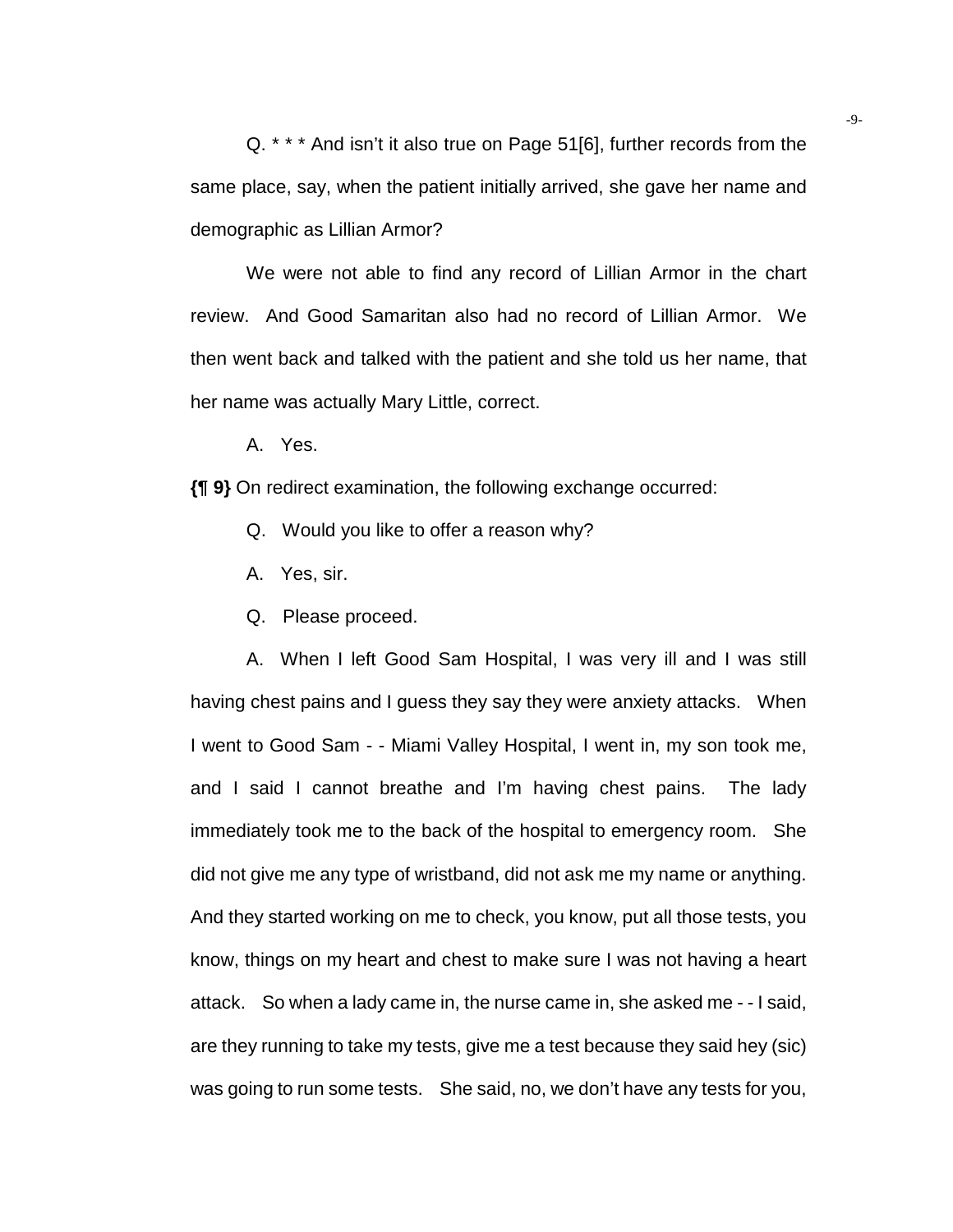Lillian, isn't your name Lillian something?

I said, no, my name is Mary Little. And, she said, well, the young lady has not came into your room to put you in the system yet so we made a mistake. I'm sorry. Lillian was in one room and I was in another. So it was a misunderstanding towards the - - with people that work in the hospital. It wasn't my mistake. Someone in the hospital made the mistake.

**{¶ 10}** Little presented at trial the deposition testimony of psychiatrist Dr. Mark E. Reynolds, who performed an independent psychiatric evaluation ("IEP") of her at the request of the Ohio Bureau of Workers' Compensation ("BWC"). Reynolds stated that such an evaluation "involves the individual filling out demographic and social history, medical history paperwork, a review of available records, and then a psychiatric interview of the Claimant." Reynolds stated that he evaluates a claimant's history in the course of an IPE, and he testified that "the history that's provided by the Claimant is a subjective report of their experience of what has happened to them over time." He stated that he also reviews a "collateral history from family, friends; a collateral history from the records that come" from the BWC. Reynolds testified that a person's history is "the major factor that you can utilize in making a diagnosis from a psychiatric standpoint. Unfortunately to date there are not standardized methods of - - you can't do a blood test to diagnose a particular condition. You have to utilize \* \* \* the Claimant's experience of their illness."

**{¶ 11}** Regarding Little's history, Reynolds testified that "Ms. Little indicated that she had developed symptomatology involving what I would term an affective instability, mood changes, irritability, depression, some changes in sleep and other what are called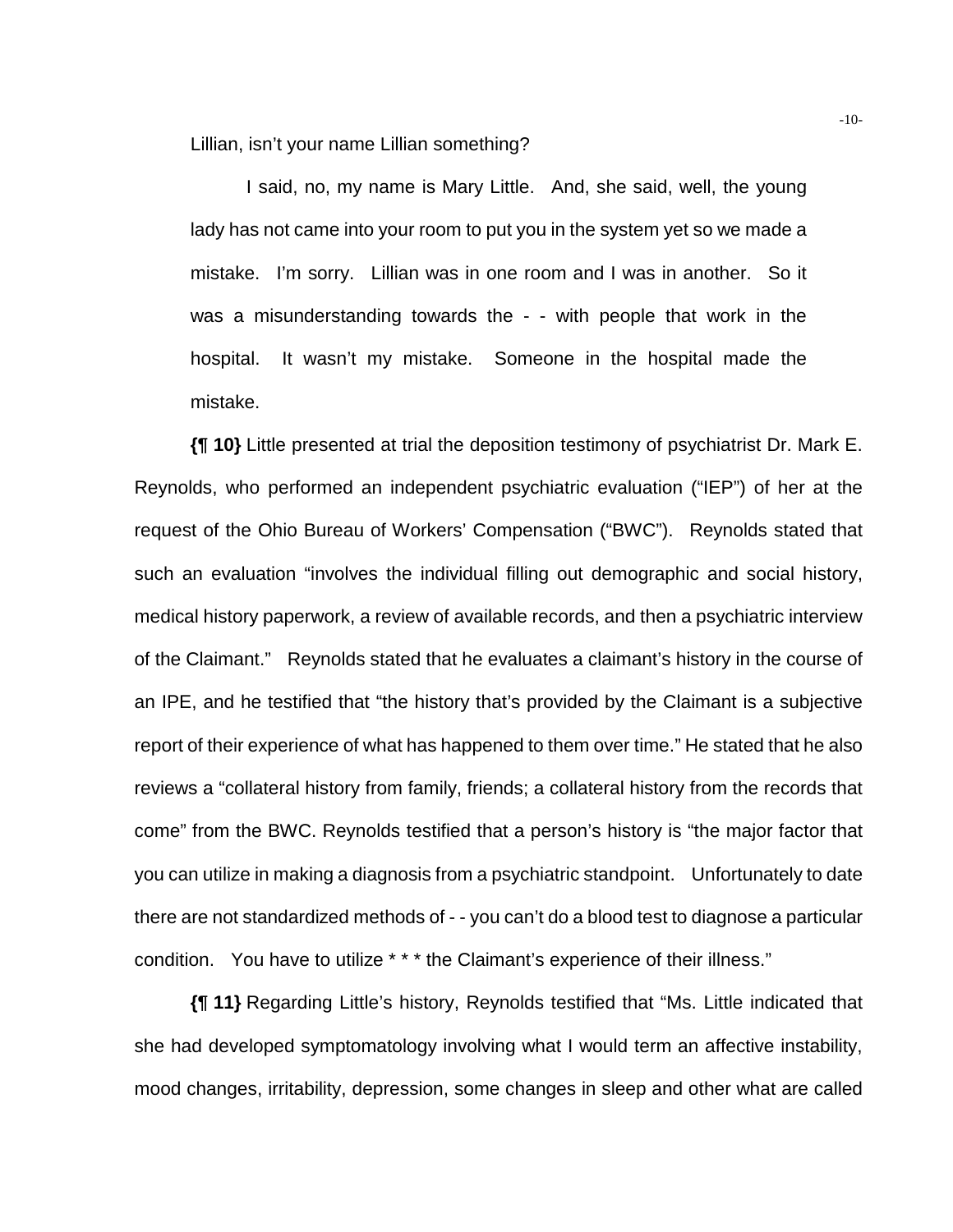neurovegetative symptoms as well as pain following an injury in the workplace." Reynolds further testified that Little "reported that she had developed pain subsequent to the injury and that the pain had been a significant stressor to her in her life and had limited her ability to function in various areas of her life." According to Reynolds, Little "also indicated that she had developed changes in her mood, her sense of her affective state." Reynolds testified as follows:

\* \* \* [Little] reported that her mood had been - - she termed it as all upset. She was describing a loss of enjoyment of activities, impairment in concentration and decision making. She described being frustrated and sad on a daily basis. She noted difficulties falling asleep and also waking up frequently once asleep. She noticed that her - - indicated that her energy level was diminished and she was tearful at times. She also noted times in her which she was somewhat hyperactive and her thoughts would race and she would become increasingly distractible.

**{¶ 12}** The following exchange occurred:

Q. \* \* \* What do you look for when you - - when you are evaluating somebody in a disability evaluating setting in terms of the demeanor and presentation of the patient?

A. I look for whether or not their report of the symptomatology that they are experiencing is consistent with the way that they present as well as is it consistent with the other symptomatology that has been described within the record.

Q. \* \* \* did that all appear consistent in Ms. Little's case?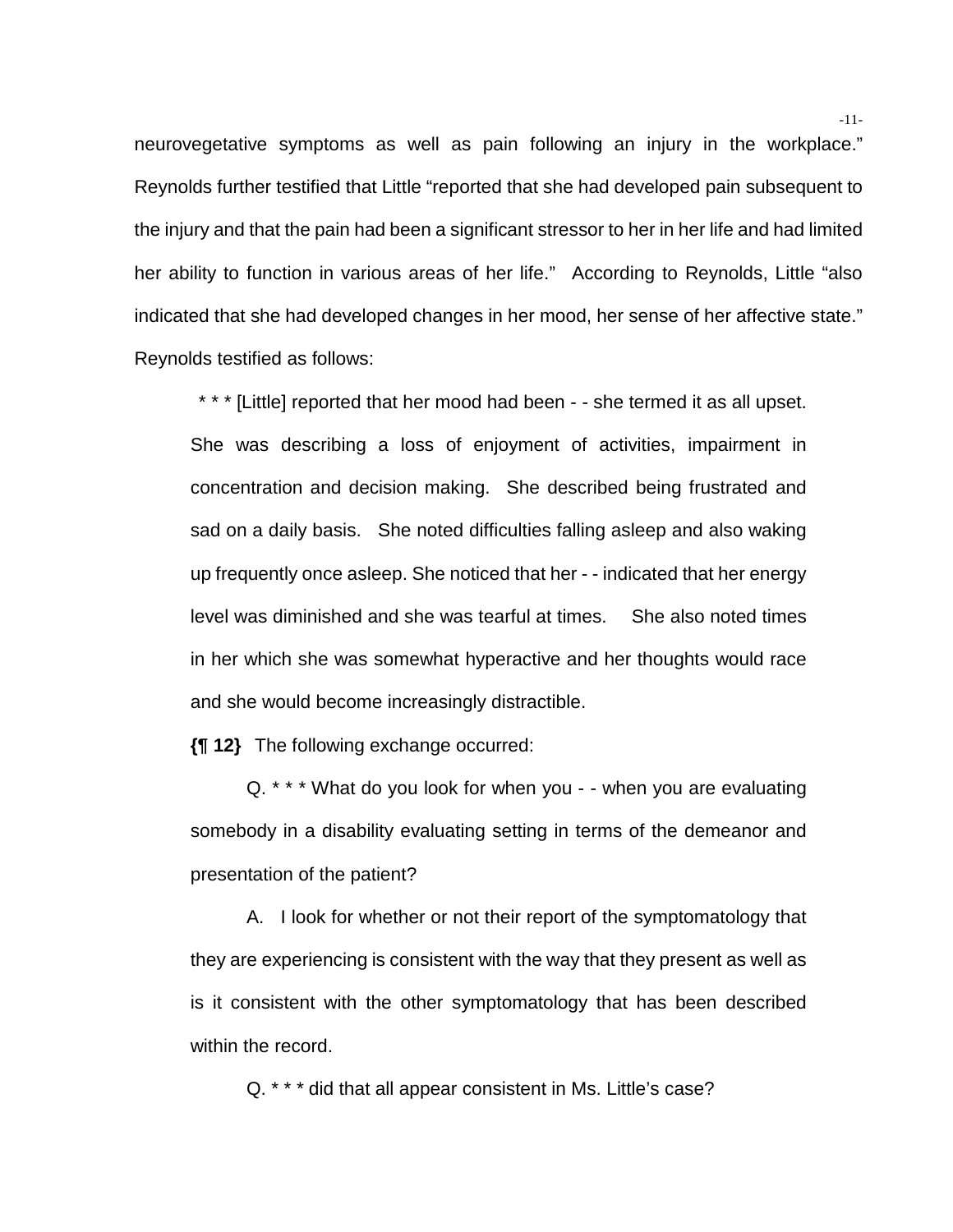A. It did.

Q. Did she appear to be credible and honest in her presentation in the history she presented to you?

A. Yes.

Q. \* \* \* Was there anything in her presentation to you or in your evaluation that seemed unusual or inconsistent or just plain out of the ordinary?

A. No. She was - - there was definitely an irritability and a resentment that she experienced that seemed to be focused towards her employer and/or the individual that was involved in her injury, someone that, I guess, who was pulling a bucket away from her and her hand became trapped.

I think she had some - - she alluded to a feeling of being unfairly treated by that individual.

Q. Now, does your evaluation and your interview include any testing, written or otherwise, that you conduct?

A. No. Typically I do not do psychological testing. That's primarily owned by psychologists. Psychiatrists don't often do that. She did fill out a mood disorder questionnaire, which is a screen for bipolar symptomatology, as well as a Beck Depression Inventory, which is a - - both are subjective reports of the individual of the extent of their symptomatology, the Beck being for depressive symptoms.

**{¶ 13}** Reynolds testified that the BWC sent him a report regarding Little's history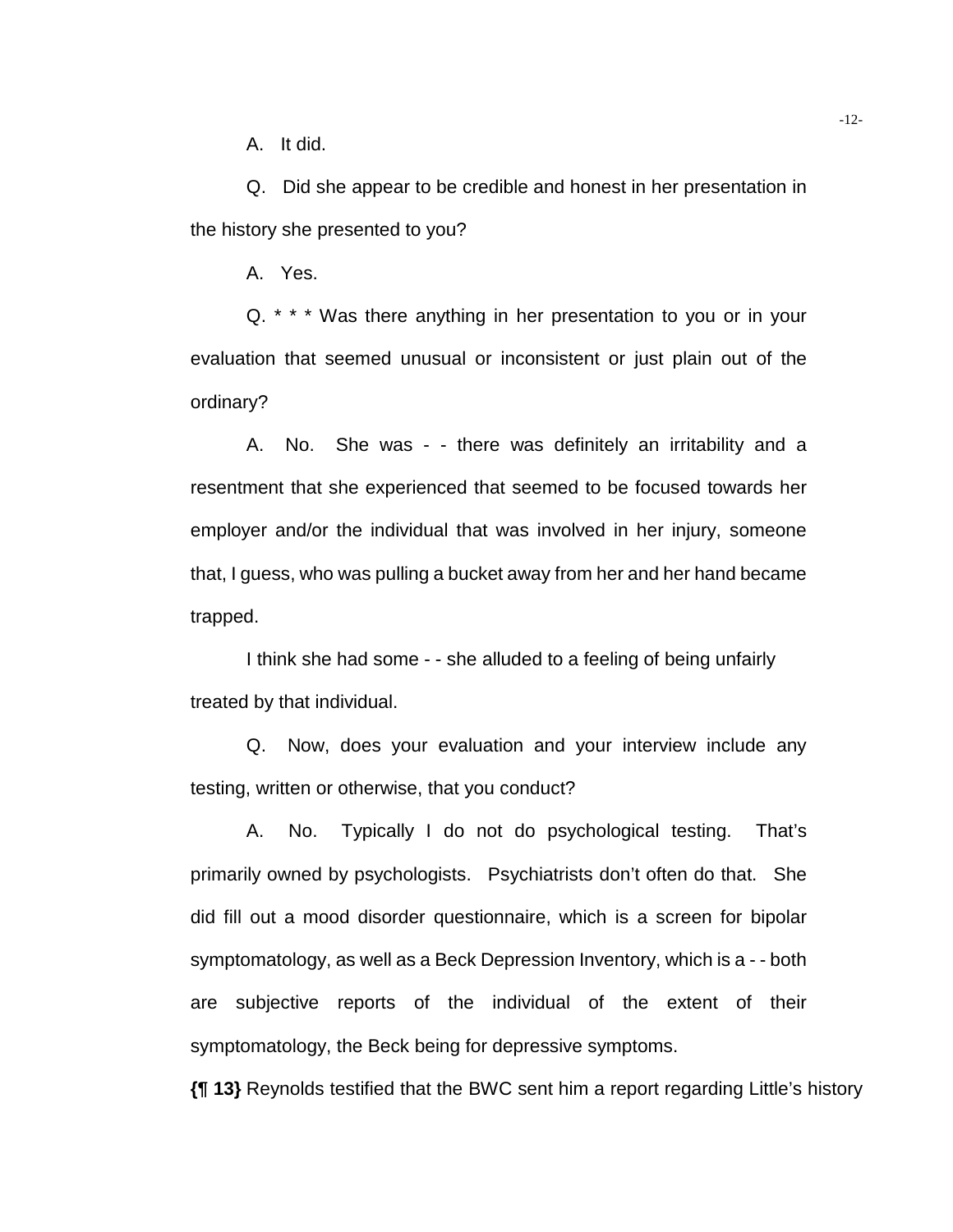of previous injuries and psychological diagnoses. Reynolds noted that after a psychological evaluation in 2009, Little was diagnosed with "pain disorder associated with both psychological factors and a general medical condition." When asked to define the term, Reynolds testified as follows:

A. Well, actually, DSM-IV TM, again, the classification system has three different diagnoses in there. There's general - - this is a pain disorder associated with psychological factors, which would imply that you were not able to find symptomatology. Again, the terminology is regrettable because the - - psychiatric is every bit as medical as other physical conditions, but you're not able to find medical evidence of a particular injury.

 There is a pain disorder associated with physical condition, which would mean that there are no psychological factors contributing to the Claimant's experience \* \* \* of pain, and then there's pain disorder associated with psychological factors [and] a general medical condition wherein that you would have the perception that there are psychological symptoms that contribute either to the onset or the maintenance or the intensity of the Claimant's experience of the pain.

 And then in order to be diagnosed with that, the individual has to present for treatment or be significantly impaired by that pain experience.

**{¶ 14}** The following exchange occurred:

Q. \* \* \* am I correct in assuming that all the psychological and psychiatric diagnoses come from the DSM-IV TM?

A. Yes, sir.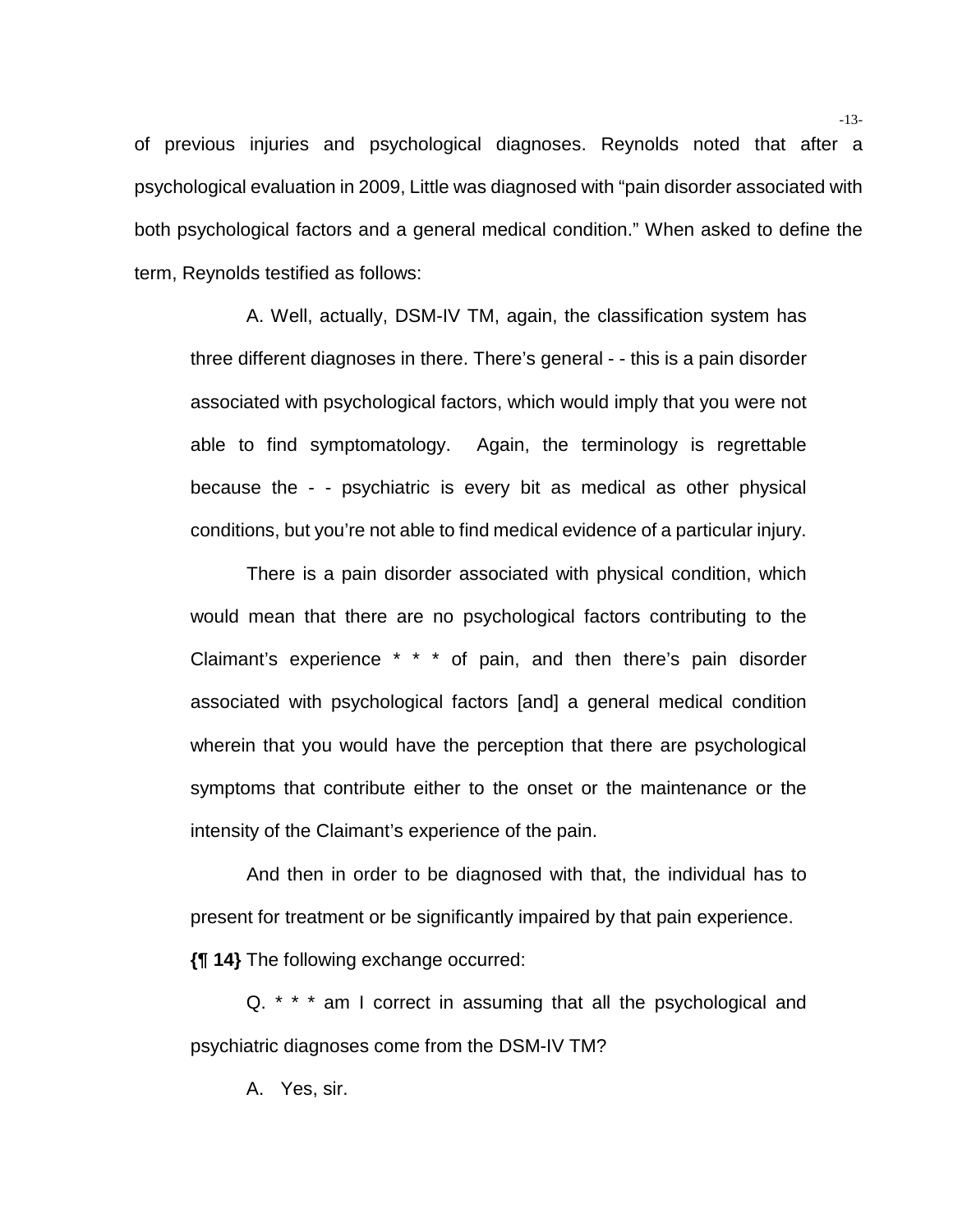Q. Now, just for the jury's benefit, what is the DSM-IV and the DSM-IV TM?

A. Well, the DSM-IV is, again, a nomenclature developed by a group of eminent psychiatrists that get together and identify a group of symptoms. It's an attempt to group symptoms together in a way so that we can try and uniformly identify and treat the symptoms that present and - - so you put it together in a diagnostic book and then if the person comes in and they have a constellation of symptoms that meet that definition, it allows you to better communicate with both the individual and other providers as far was what you're seeing.

Q. So that is a nationally-recognized standard that everyone uses in the psychiatric and psychological world?

A. Yes, sir.

**{¶ 15}** Reynolds testified that he diagnosed Little with pain disorder associated with psychological factors and a general medical condition, and that the diagnosis was "exacerbated or aggravated by the injury of 10-18-2007." He testified that her injury "led to pain," and "[t]hat pain, it was the Claimant's perception, led to a decreased ability to function, work, and interfered with her ability to interact with others, do things in her life that she wanted to do, and that pain was a stress to the Claimant in her perception and that then led to an intensification of - - as the Claimant's mood deteriorated as a result of that, led to an intensification of her experience of the pain." We note that Reynolds' report was not entered into evidence.

**{¶ 16}** In moving for a directed verdict, counsel for DPS asserted as follows: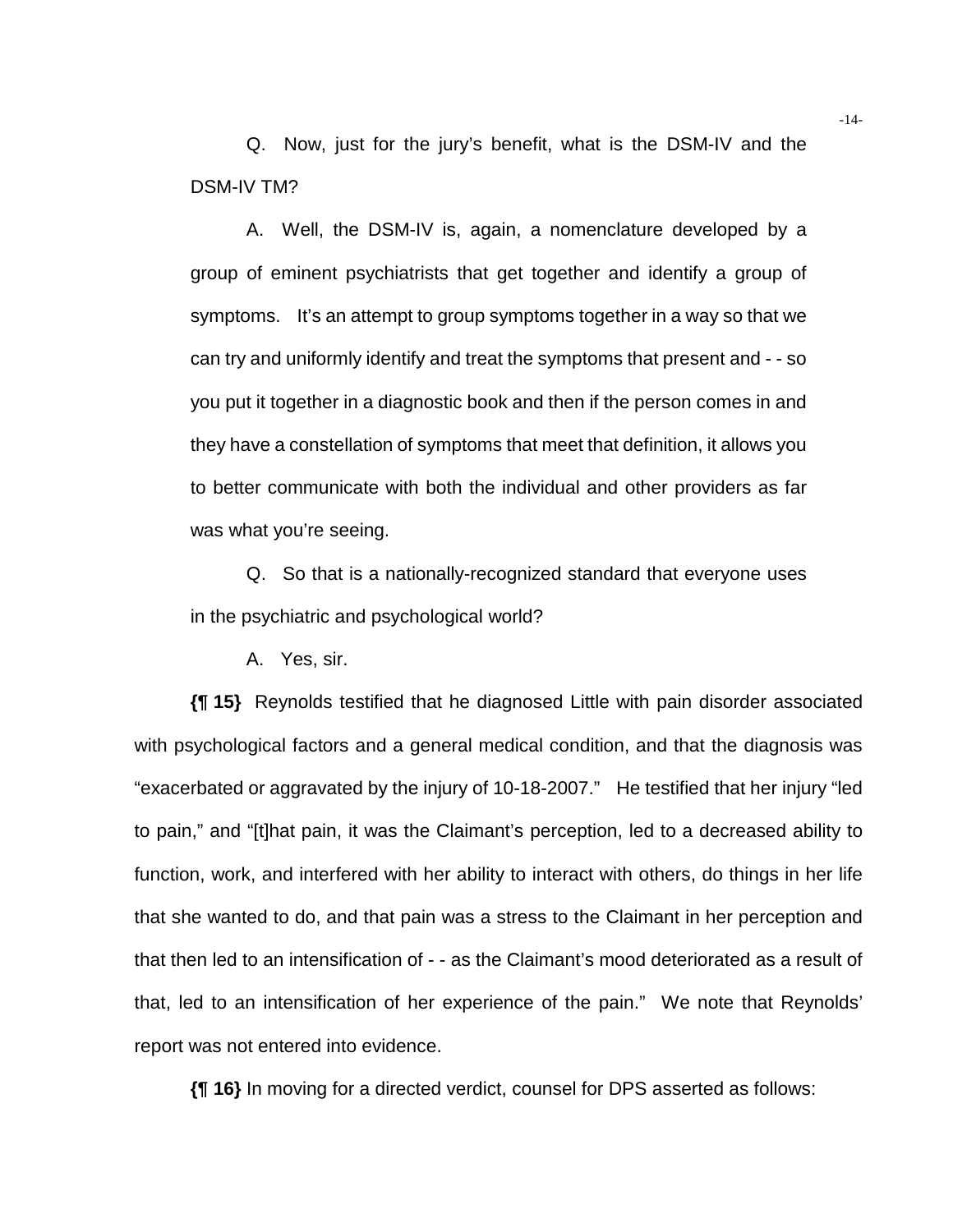\* \* \* Dr. Reynolds testified that this [pain disorder associated with psychological factors and a medical condition] was pre-existing but was exacerbated or aggravated by plaintiff's 10-18-07 work-related injury.

 Ohio Revised Code Section 4123.01(C)(4) requires that an aggravation of the pre-existing condition must be substantial both in the sense of being considerable and in the sense of being firmly established th[r]ough the presentation of objective evidence.

 Dr. Reynolds is the only doctor who supports the pain disorder, never provides an opinion regarding the severity of the alleged aggravation and fails to cite any objective evidence supporting the existence of a substantial aggravation.

 Furthermore, the plaintiff has not submitted any other objective evidence of a worsening of her condition or any evidence showing that the alleged pain disorder associated with both psychological factors and the general medical condition was substantially worsened.

 As additional support for our motion for our directed verdict, the defendant incorporates by reference defendant's joint motion in limine filed July 12, 2013 and defendant's reply to plaintiff's response to defendant's joint motion in limine filed August 9, 2013.

**{¶ 17}** The court initially referred to its August 16, 2013 decision on the Defendants' joint motion in limine, which was directed at Reynolds' testimony, and indicated as follows:

On Pages 5 and 6 of this decision, the Court first of all cites verbatim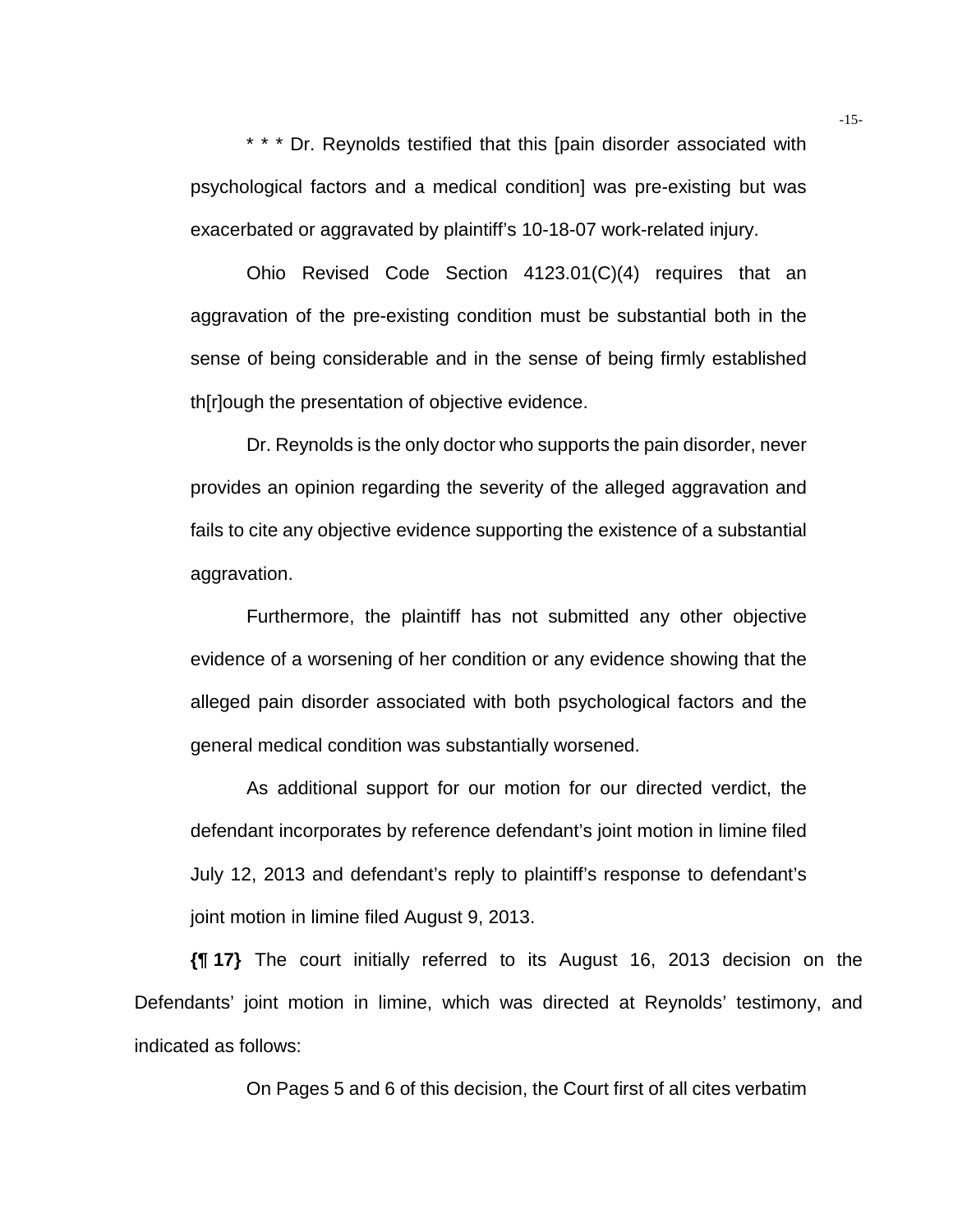Revised Code 4123.01(C)(4). And that statute requires that there be a substantial aggravation of the injury. And then the statute says as follows:

 "Such a substantial aggravation must be documented by objective diagnostic findings, objective clinical findings or objective test results. Subjective complaints may be evidence of such a substantial aggravation; however, subjective complaints without objective diagnostic findings, objective clinical findings, or objective test results are insufficient to substantiate a substantial aggravation."

Now, in this Court's decision, the particular argument of the defendants was that Dr. Reynolds in his deposition did not testify that there had been a substantial aggravation. And indeed, as the Court again viewed the perpetuation deposition presented to the jury, he at no point utilizes the adjective "substantial." He says "aggravated." At one point, he says "exacerbated and aggravated," but he never does quantify the level of aggravation, so he didn't do that.

 But nonetheless, this Court held that, let me just simply read the conclusion of the Court's decision at Page 6.

 The Court finds that the provision of Revised Code 4123.01(C)(4), that: "Subjective complaints without objective diagnostic findings, objective clinical findings or objective test results are insufficient to substantiate aggravation," suggests that subjective complaints with such objective findings or test results is sufficient to establish a substantial aggravation.

Stated differently, an expert opinion is not statutorily required to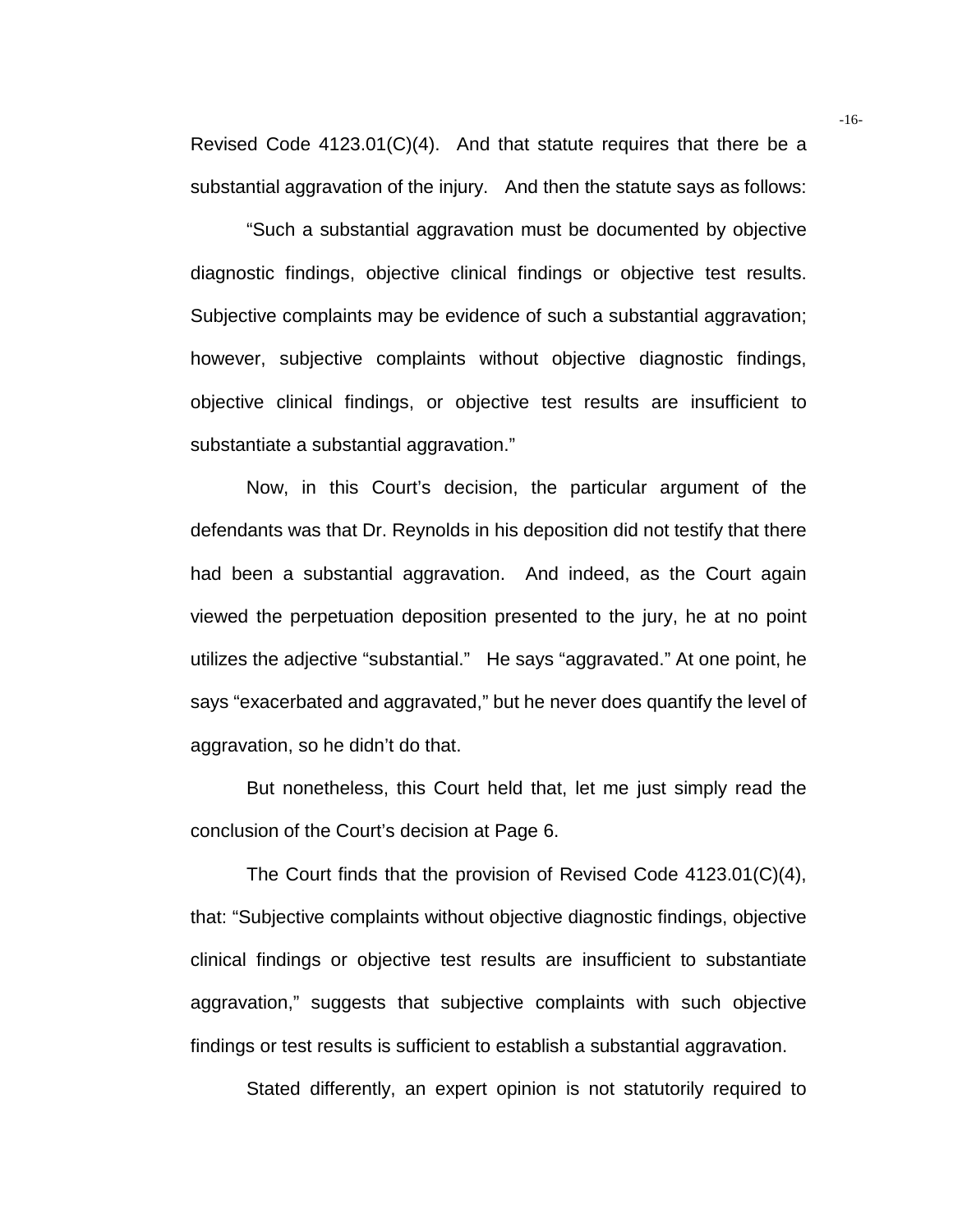establish aggravation as substantial. The focus, and I believe Ms. Bach is focusing on this requirement, that the Court held in its decision that there must be objective findings or test results there (sic) would establish that there was a substantial aggravation.

**{¶ 18}** Counsel for Little responded in part as follows:

\* \* \* First of all, [Reynolds] did use diagnostic findings. He relied upon the DSM-4. He said that while relying on the DSM-4 that the plaintiff did meet the constellation of symptoms. He identified those symptoms in the transcript and then he made the diagnosis of pain disorder.

\* \* \*

He mentioned that he used the Beck depression inventory as well as [a] mood disorder questionnaire. He noted that although he is not a psychologist, he's a psychiatrist, he still did have her fill out these questionnaires, before making a diagnosis.

Last, he also relied upon clinical findings before making his diagnosis.

Again, this is a psychological condition. It's not a physical condition where you can use things like a range of motion test to diagnose some type of back disorder.

However, he said that he, or, excuse me, - - in his deposition transcript, he said on Page 41 she had a decreased ability to work, it interfered with her ability to interact with others; it interfered with her ability to do things she wanted to do. Her mood deteriorated and intensified the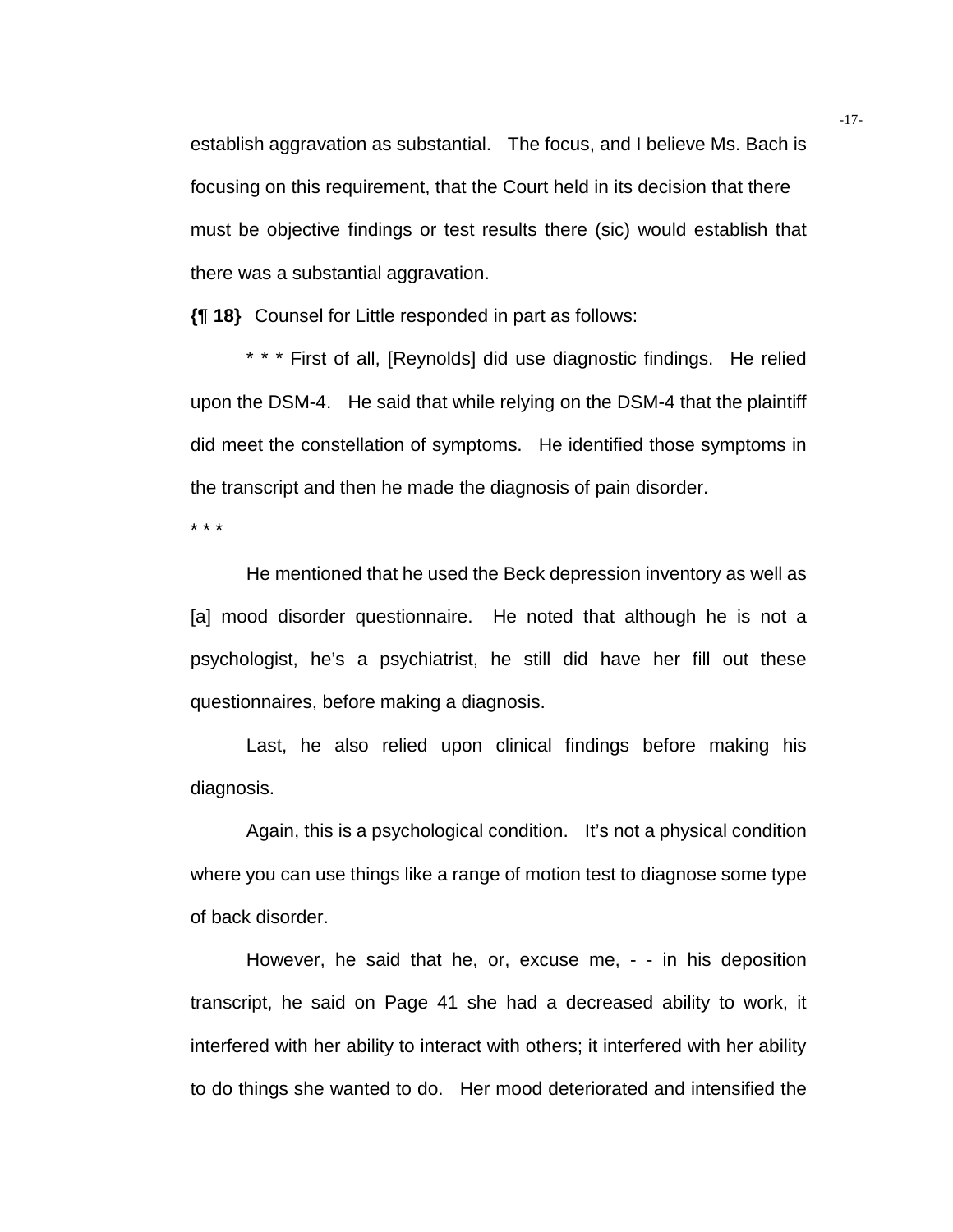pain.

So I think that he clearly discusses her symptom[a]tology and through the objective testing these clinical findings (sic), the taking of her history as well as relying on the DSM-4 he was able to find that she did have a very substantial aggravation of the pain disorder.

Again, a doctor is not required to quantify or show before or after test results. All the statute requires is clinical findings, objective test results, diagnostic findings. Again, psychological conditions are more subjective in nature, so you can't point to an MRI or something like that. This is relying on the DSM-4 as well as clearly discussing her symptom[a]tology and administering tests like the Beck depression inventory does meet the standard. And last, again, I'd just like to emphasize he does not have to use the word substantial. There is no case law out there that requires that. \* \* \*

**{¶ 19}** The court indicated that it "\* \* \* must view the evidence in the light most favorable to the opposing party, \* \* \* in this case Ms. Little, and with that premise, the Court then must decide whether any reasonable fact finder could determine by a preponderance of the evidence in this case that, that there were, objective findings or test results, establishing that there was a substantial aggravation. \* \* \*." The court then determined as follows:

\* \* \* I do not see any suggestion in the testimony of Dr. Reynolds, I'm not hearing it in your response, Miss Fulton, that the DSM-4 is or was offered as an objective diagnostic finding of the substantial nature of the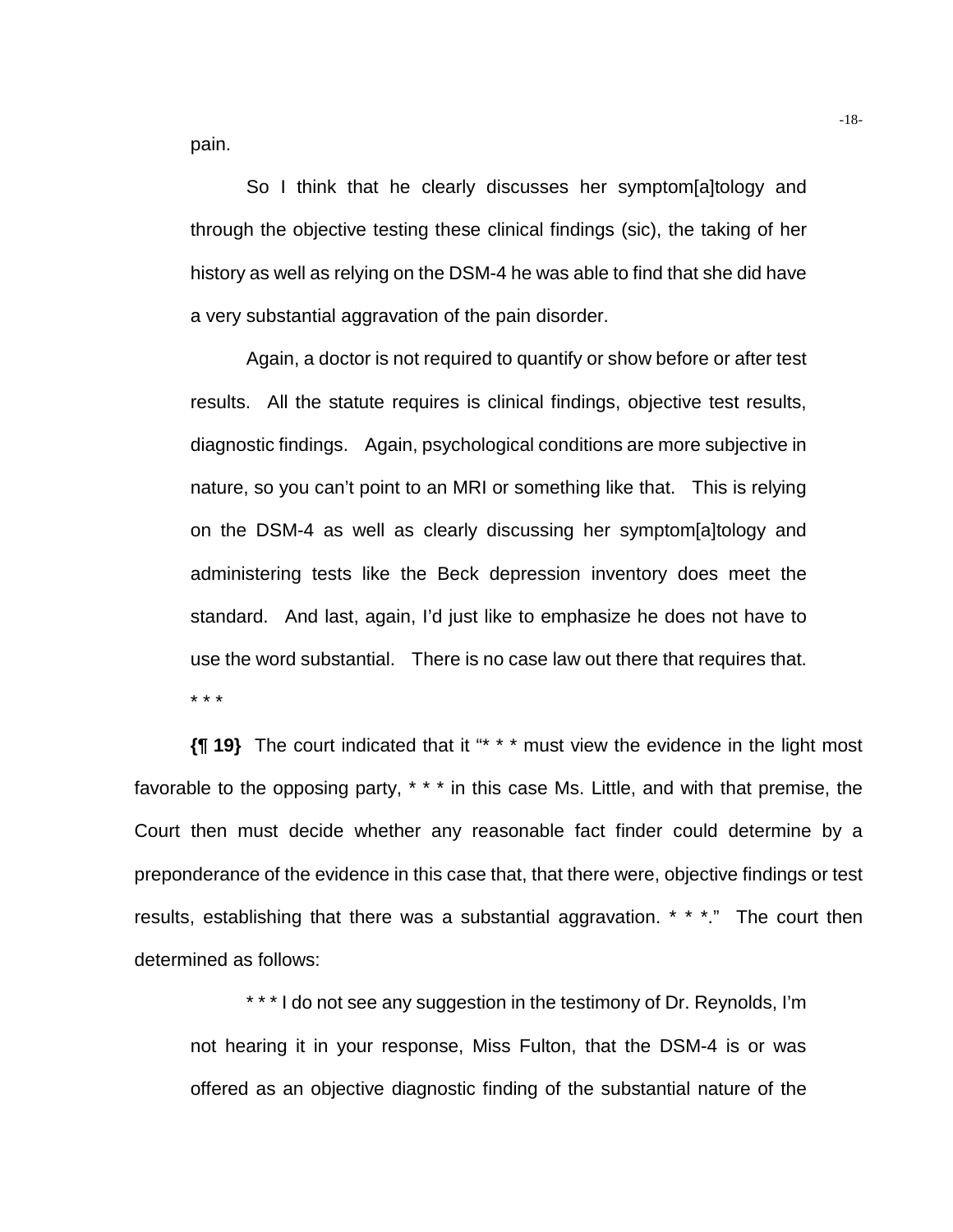aggravation. It was offered to establish that there was a pain disorder but it was not offered, there's no hint, there's no suggestion that that was an objective diagnostic finding going to the point of this element of the aggravation being substantial. \* \* \* I'm simply saying with regard to the DSM-4 argument that you made, Miss Fulton, that even viewing the evidence in the light most favorable to the plaintiff, no reasonable mind could conclude by a preponderance of the evidence that the DSM-4 testimony of Dr. Reynolds constitutes an objective finding of the aggravation being of a substantial nature.

**{¶ 20}** The following exchange occurred:

THE COURT: \* \* \* Dr. Reynolds, your expert, has said that the Beck depression inventory is not an objective test. It's a subjective report of the individual reporting their symptom[a]tology.

\* \* \* - - the Beck depressive disorder (sic), by the testimony of Dr. Reynolds, is not an objective test. He doesn't conduct objective tests, so he testified. So, viewing, again focusing on the Beck depression inventory, viewing the evidence in the light most favorable to the plaintiff, the Court finds, given Dr. Reynolds has explained and testified that this is not an objective test, no reasonable mind could conclude by a preponderance of the evidence that this Beck depressive disorder is an objective test.

And then the third, the general clinical findings, and - - elaborate again.

MS. FULTON: Sure. I was focusing on Page 41 of his deposition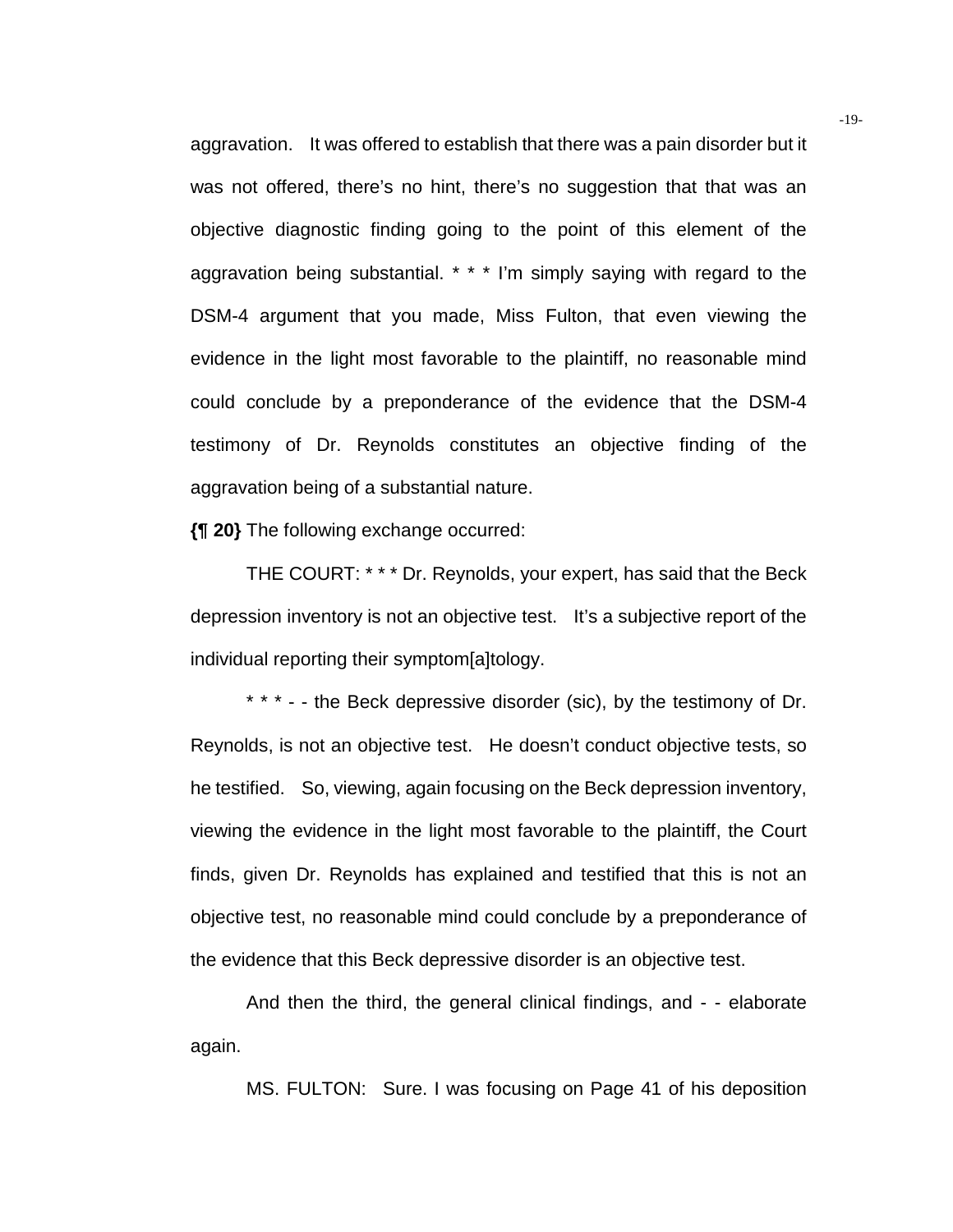where he goes into her symptom[a]tology. And again, I think if you compare that to his record of her prior symptoms you'll find that there is more on that so he came to the diagnosis of the substantial aggravation of the pain disorder. Not only was she displaying certain symptom[a]tology which he again categorized on Page 41 but clearly there is more symptoms that she was displaying before this injury to come to that conclusion.

\* \* \*

MS. FULTON: Again, my argument is the clinical finding is a symptom[a]tology that he said she's displaying. Again, I'd just like to point out you can't do things like a range of motion which is what doctors rely upon for a physical substantial aggravation diagnosis; because again, this is a psych condition, so he's showing the symptoms that she is displaying. A decreased ability to work, her interference with her ability to interact with others, do the things that she used to do, her intensity of the pain.

\* \* \*

THE COURT: \* \* \* I think it's obvious that a patient reporting symptom[a]tology to a physician that that act of reporting by the patient is not, cannot ever be conceived or understood to be some sort of objective test or diagnostic finding in and of itself.

 But I think Miss Fulton is saying beyond that, though, as a result of this symptom[a]tology reported by Ms. Little that Dr. Reynolds then made clinical findings; am I understanding that?

MS. FULTON: Correct.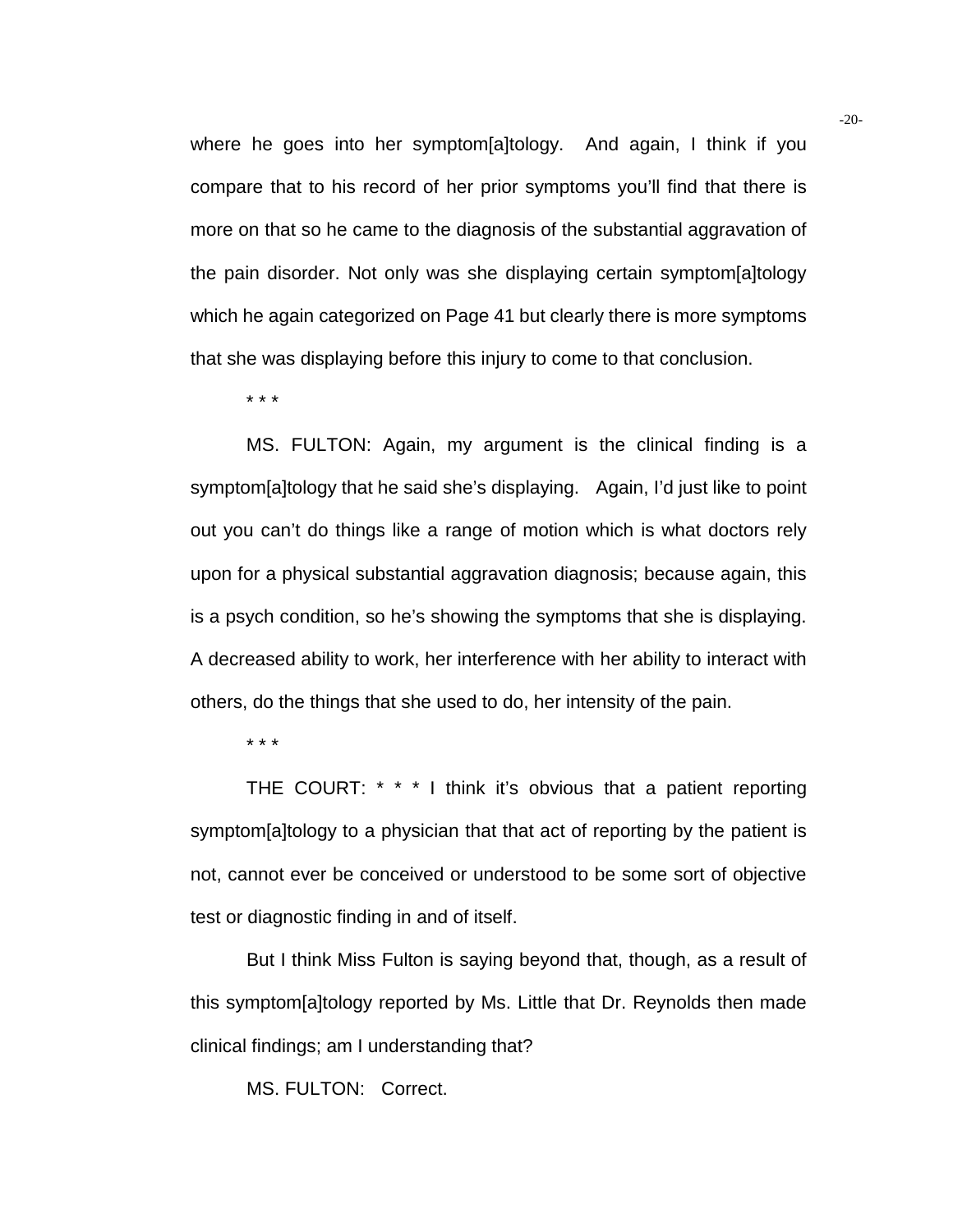THE COURT: All right. Response.

 MS. BACH: I guess I would ask Miss Fulton to point us directly to the portion of the transcript where she finds the objective clinical findings.

THE COURT: All right. Would you do that?

MS. FULTON: I think I was referring to what was said. So if there's nothing more, I don't know if I have anything else to add, so I'm not going to waste the Court's time.

 THE COURT: You're not wasting the Court's time. I don't want you to feel - - don't feel rushed.

 Direct the Court's attention, 'cause you've made reference to it, but I guess I'd like to see specifically the clinical findings that you are now referring to. In the deposition of Dr. Reynolds, please direct the Court's attention to those clinical findings that you are referring to by page and line numbers.

MS. FULTON: I'm not sure I have anything to add, your Honor.

 THE COURT: So you're not able to direct this Court's attention to the clinical findings?

 MS. FULTON: Well, I guess my argument would be that her symptoms as spoken to her psychologist constitute a clinical findings (sic) of a psychiatric condition.

\* \* \*

 MS. FULTON: I don't know what other clinical findings would have (sic) in a psychological condition besides evaluating the symptoms of the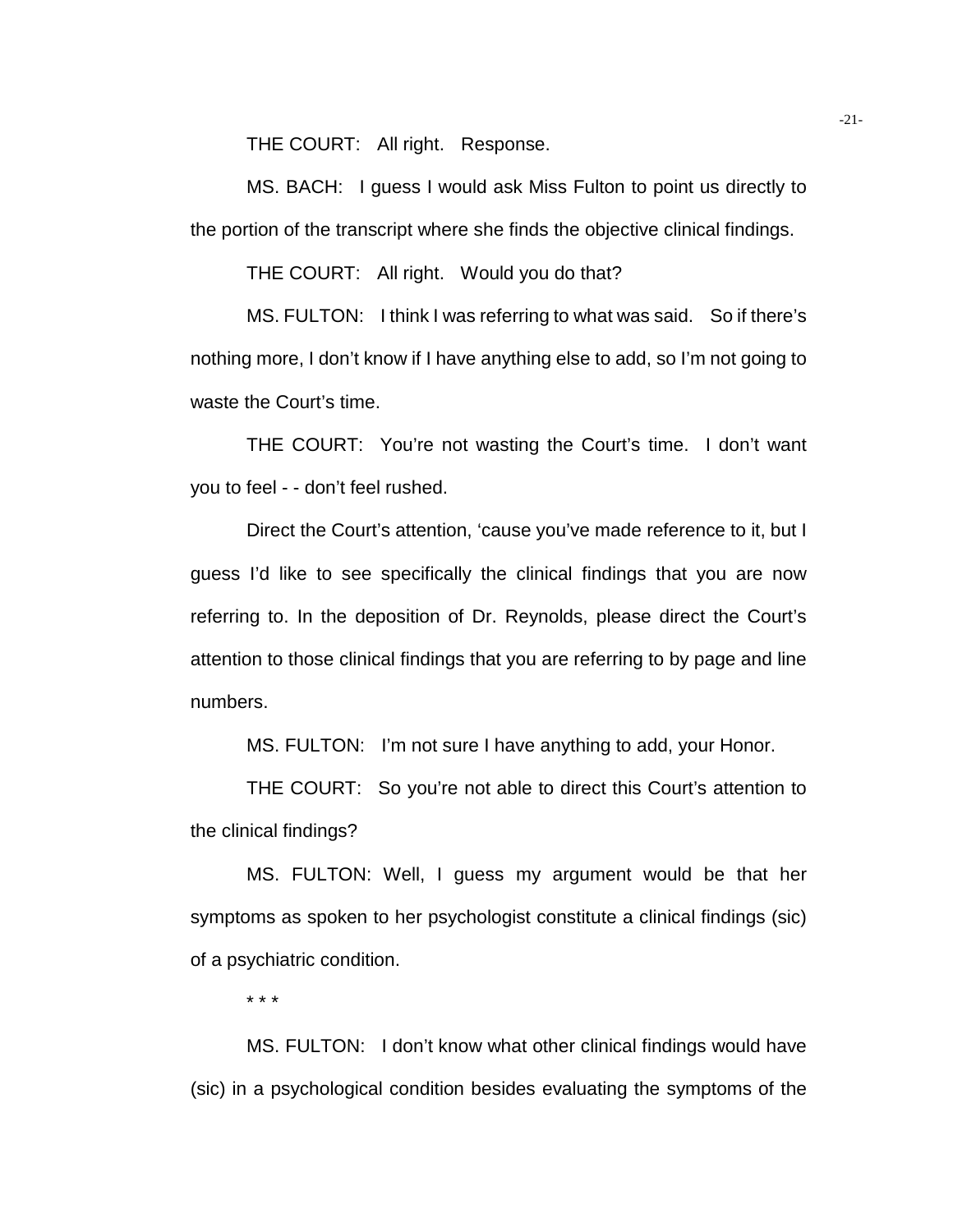patient.

THE COURT: \*\*\* So let me repeat so the record is crystal-clear. So your argument is that the symptom[a]tology presented by the patient Ms. Little, that standing on its own, meets the definition of a (sic) objective diagnostic finding or objective clinical finding or objective test result; is that your position?

MS. FULTON: Sure, yeah.

 THE COURT: Well, the Court disagrees. I think, viewing this segment of this portion of the deposition of Dr. Reynolds, in viewing it in the light most favorable to the plaintiff, no reasonable fact finder could conclude by [a] preponderance of the evidence that the act of a patient in sharing with a physician symptom[a]tology, that that act, standing in and of itself, constitutes an objective diagnostic finding or objective clinical finding or objective test results.

 So, therefore, for all of those reasons, the Court sustains the motion for directed verdict on that condition alone.

**{¶ 21}** Following the court's ruling, Mark Pierson testified that he is the manager of operations for DPS. He stated that on the date of Little's injury, a crew of workers were moving supplies from one building to another. He stated that there were "around 100 buckets" that had to be moved into vehicles for transport. Pierson testified as follows regarding the events leading up to Little's injury:

\* \* \* Mary started to get tired. She couldn't carry any more buckets, so she got a (sic) office chair. And she was sitting the buckets on the office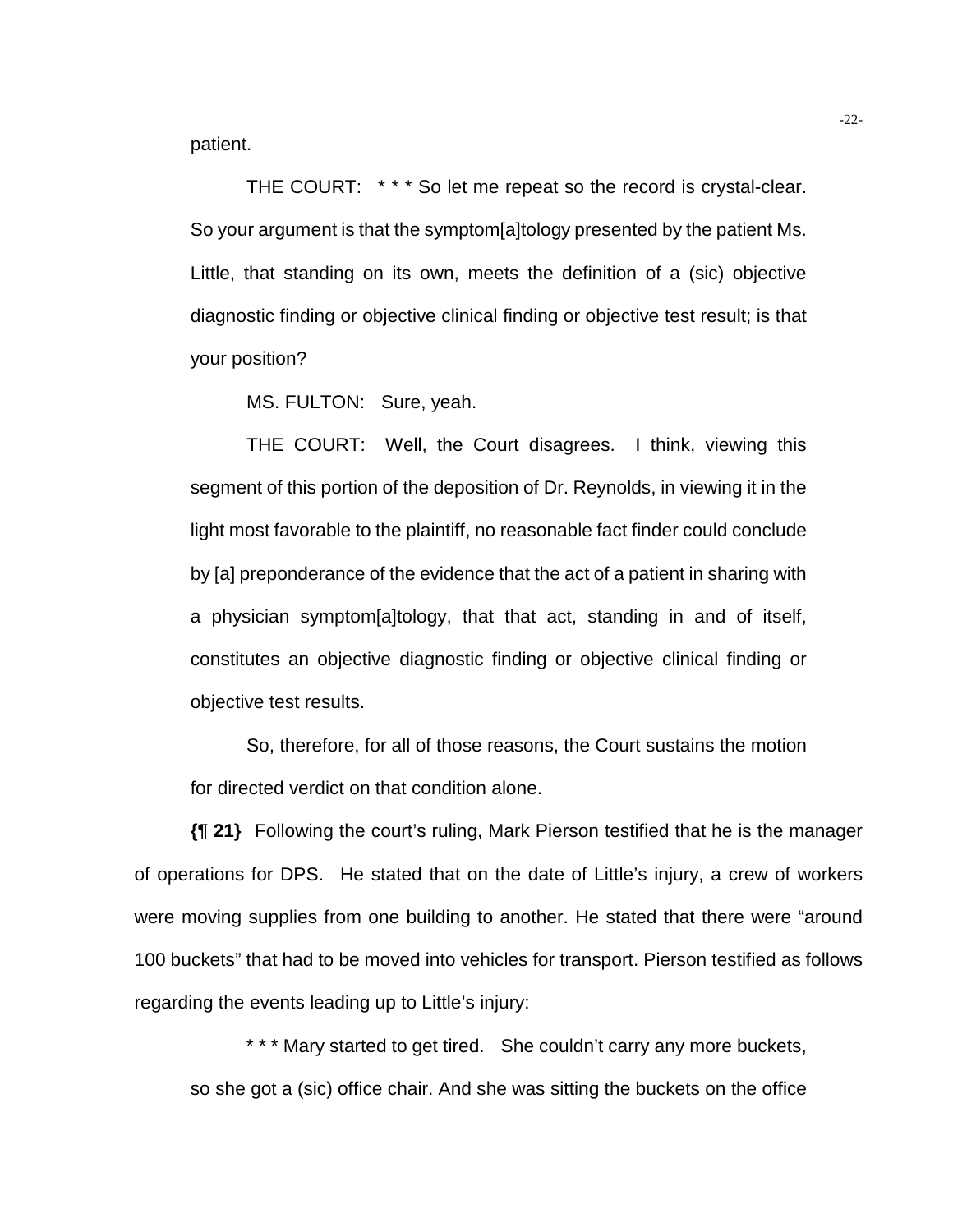chair and then wheeling them out to us on the dock. And several times during the day I'd asked, and I gave instructions to everybody. We only want the full buckets. \*\*\*

 If you open up five-gallon buckets, pull the plastic seal off and then you pop the top, and that's how you pour it. So several times throughout the day, Mary handed me a bucket with a top that was popped. I said no, we don't want that. Go set it over there.

 So the particular incident where she got her finger caught was this very same scenario. She had wheeled it out to me. I reached down, grabbed the metal hanger, picked it up, and the second I picked it up I realized it wasn't maybe a pound was into it. A five-gallon bucket weighs about 45 pounds, 45 to 50. So there is a considerable difference when you're doing those, steadily, and then when you pick up one that has nothing in it. I mean it's easy, you can tell instantly.

 So I pick the bucket up and set it back down and said Mary, we don't want to put any of these buckets on there. At that time I recognized she had her pinky caught in the wire. Now, if you've ever seen a five-gallon bucket, it has like a wire handle like a paint bucket you would see at Lowe's. When you lift it up, it's attached to two holes in the side of the plastic at the top of the bucket. \* \* \*

\* \* \*

 A. She literally had her hands on top of the bucket and wheeling the chair.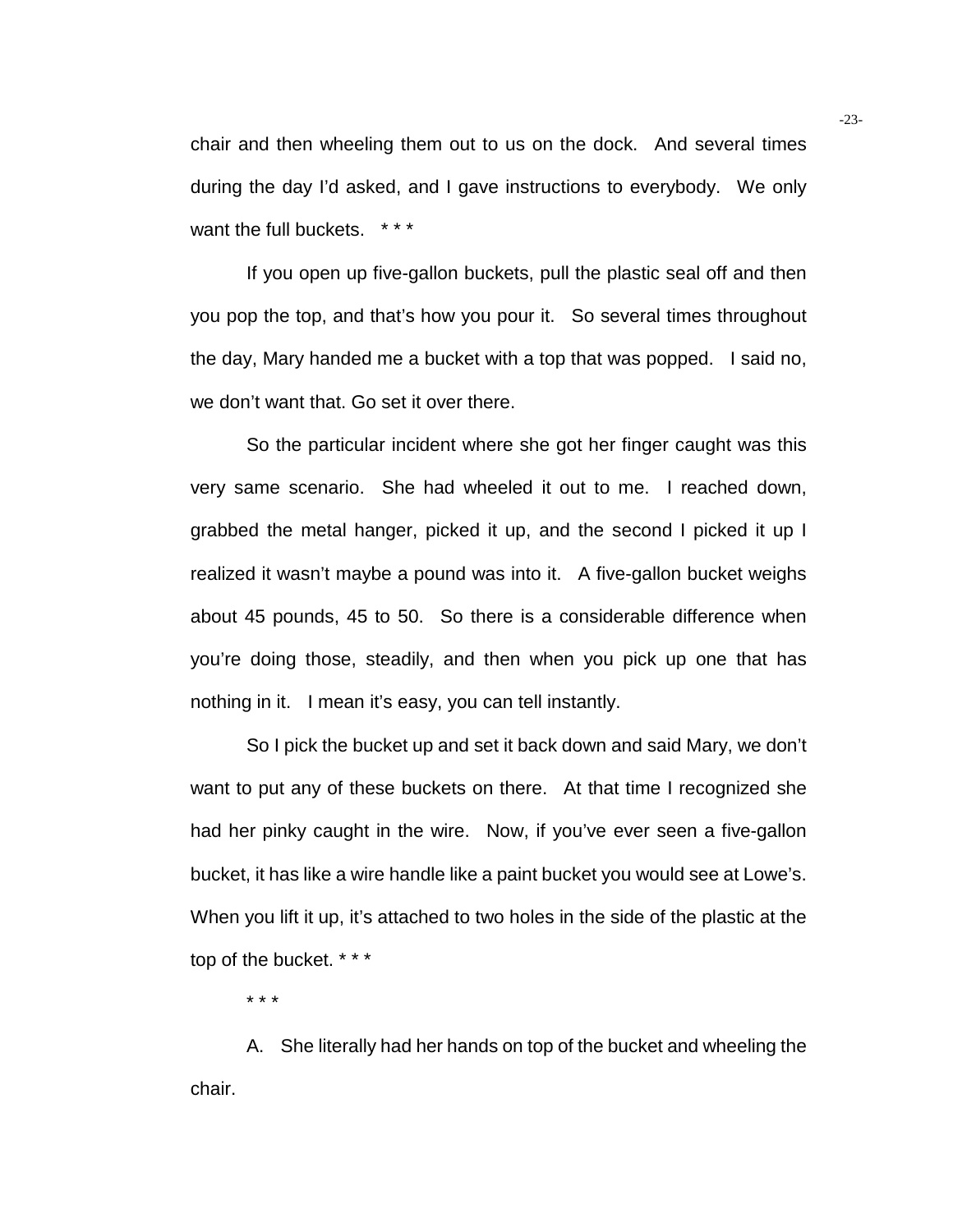So when I grabbed the wire, it went under her, right, just across her pinky. Now, you can't, that's about all you can get in because when you lift the handle up on the bucket, I mean it literally almost touches the side of the bucket so you can't get much more than a pinky in there.

 Nonetheless, I saw it was in there, so I said, Are you okay? She said, No. I don't think I am.

 I said, let me see it. I mean you could see an impression, a little red mark. I said, Well, okay. Take a break and at that time, exactly where we're at, there was kind of like a church pew on that back dock. Matter of fact, I think it was, because it used to be Dayton Christian.

 I said, Okay. Sit down, take a break and we'll finish the buckets, which we did. We finished loading one truck, pulled that truck back out of the away (sic), backed another one, we finished loading it up and I said, Are you sure you're okay?

And she said, No, I don't think I am. What should I do?

 I said, go to Consentra. Now, these are patented answers that I give to other employees. I've had several employees hurt. \* \* \* I have to treat them all the same. So instantly I want you to go to Consentra. Consentra already has our package there, they will check you out, they fill out the white slip and then upon return there's a portion that I'm going to have to fill out describing what happened, \* \* \* and then we take that down to \* \* \* risk management. So it's the same scenario every time and she didn't want to go to Consentra and I said, It's right down the street. I mean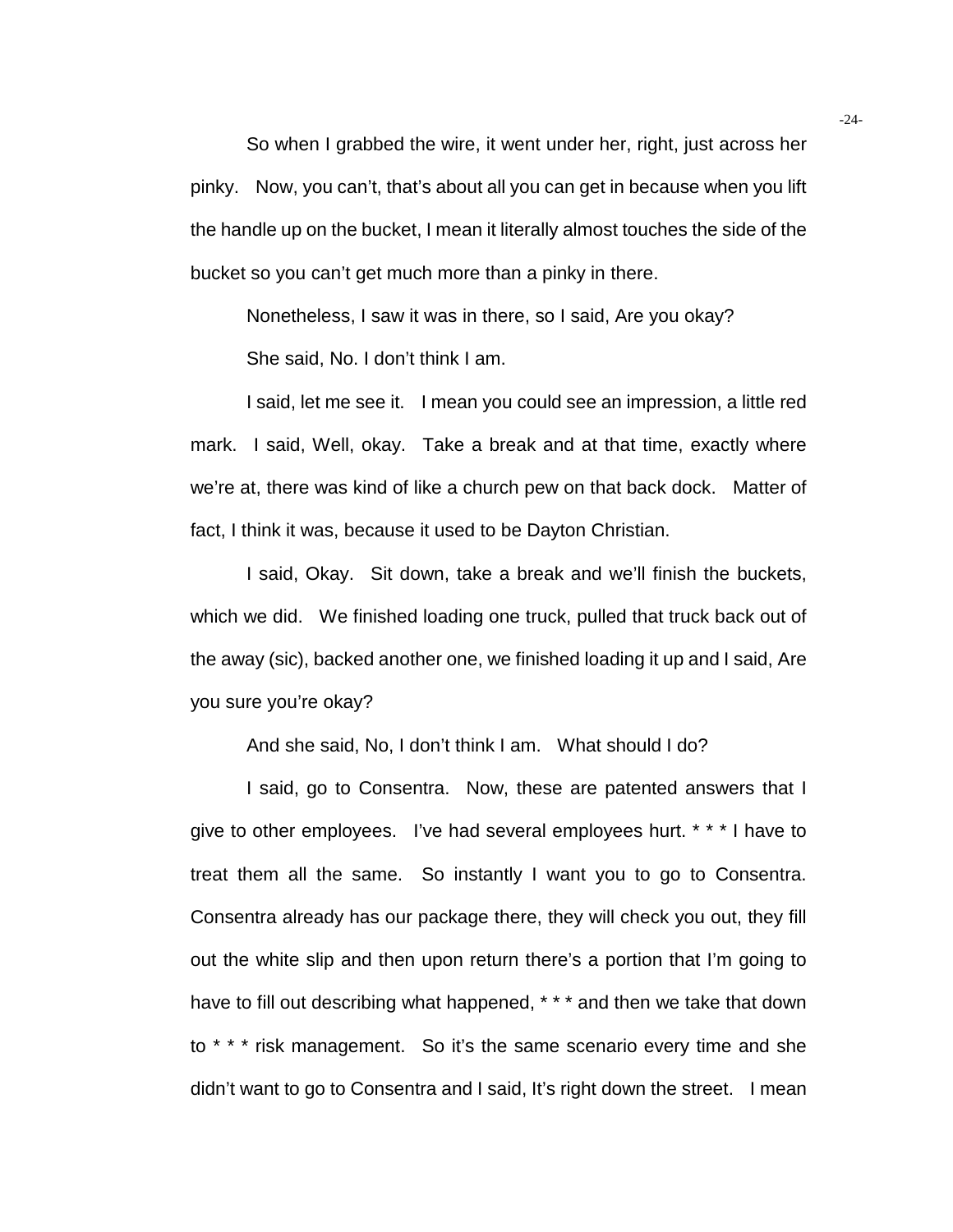we get it checked out quick.

**{¶ 22}** Pierson testified that Little told him that she wanted to go to her family doctor, and that he told her that "we would prefer that you don't, but I can't stop you, so - - but let me know what you want to do, which place you're going, do you need a ride?" Pierson stated that she declined the offer of a ride, and that he left the building. He stated that immediately after he left, True radioed him and stated that Little was unsure where to go. Pierson stated that he returned to the building and advised Little to go to Consentra. According to Pierson, Little stated that she needed an ambulance, but then stated, "No, I think I can make it."

**{¶ 23}** Pierson stated that 5 or 6 hours later he returned to the building, and that he observed Monica Wilson completing Little's paperwork for Little. According to Pierson, "[e]vidently, [Little] felt that her hand was too sore to fill out the papers so Monica was nice enough to fill them out for her."

**{¶ 24}** Regarding Little's injury, Pierson stated that "it was just her pinky" that was injured. He stated that her thumb was on top of the bucket and not impacted by the handle. Pierson denied that Little screamed when the injury occurred; according to him, Little said, "Ow," at the time. Pierson testified that Consentra is an occupational health medical facility. Pierson stated that Little's hand never appeared swollen, "even when I returned six hours later it didn't." The following exchange occurred:

Q. \* \* \* Would you have ever expected that Ms. Little would have six years' of medical treatment, two surgeries on her elbow, and potentially, a psychological condition as a result of the injury that you observed?

A. Absolutely not.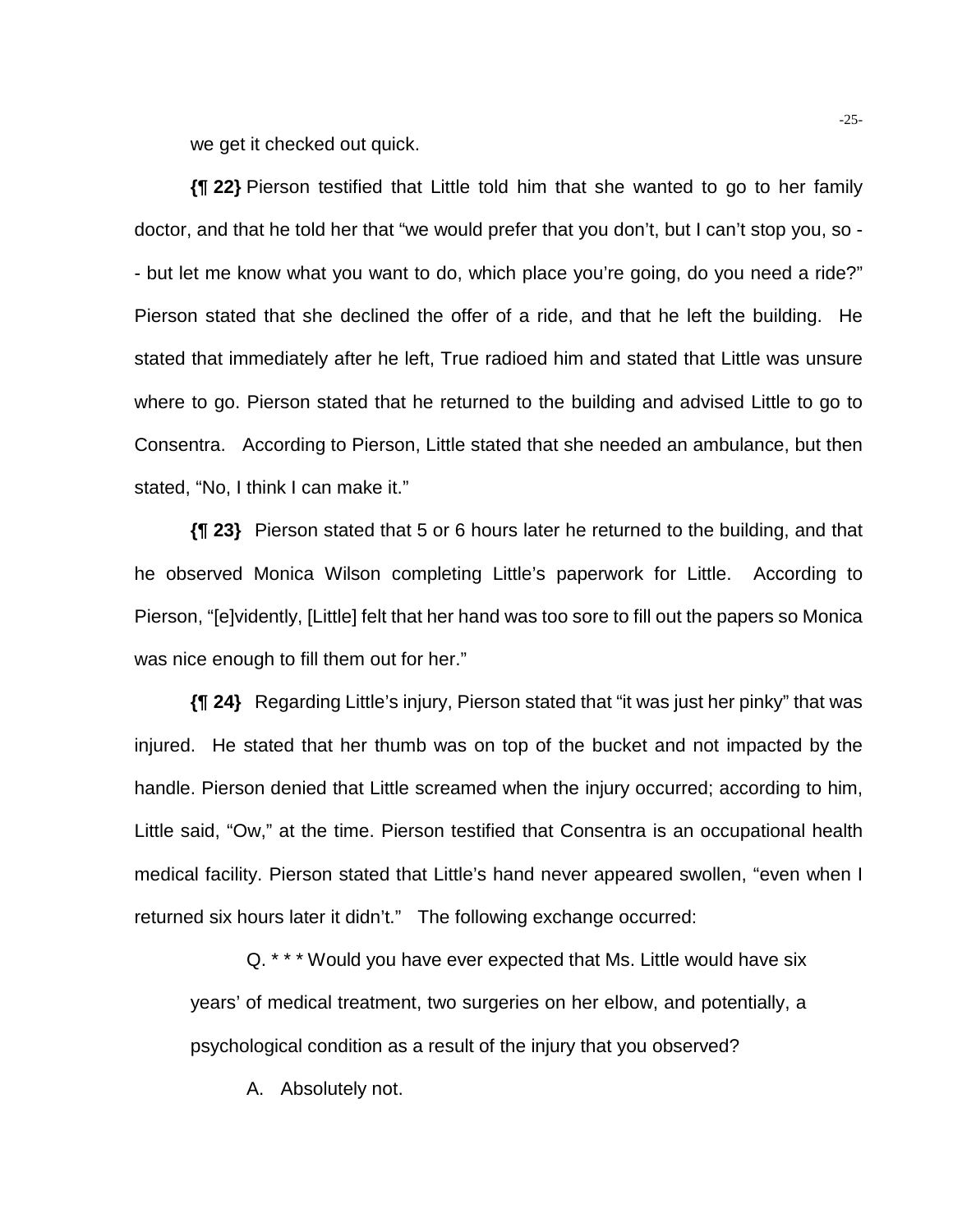**{¶ 25}** Joshua True stated that at the time of Little's injury, he was "working preventative maintenance," and that Pierson was his supervisor. He stated that he did not observe Little sustain her injury or hear her scream, and that he was about 40 feet from her at the time it occurred. He stated that after Pierson left, Little "hollered over for me to come over, she said she got hurt or something, so I went over there, and she said she hurt her hand, her - - I think it was her little finger." True stated that Little "wanted me to get Mark back over so she could talk to him, and get some paperwork" in order to complete an accident report. True stated that Little's finger "looked kind of red or something, but that's about all I saw." True denied that Little's finger was swollen. True stated that he offered to take Little to get medical treatment, but that she wanted to speak to Pierson. True stated that he resumed loading his truck.

**{¶ 26}** Erin Dooley testified that she is the principal at Stivers High School. She stated that on the date of the injury, Little "came into my office, kind of holding her pinky finger and she indicated that she wanted to go to Grandview Hospital. And, I remember a very brief conversation about the workmens' comp protocol and going to Consentra. And she insisted on going to Grandview hospital." Dooley stated that Little did not indicate a problem with her thumb or her elbow. Dooley stated that Little left to obtain medical treatment and then "came back to work just a few minutes before her shift ended and I noticed there was no splint, no bandage, no band-aid and her workday ended." Dooley stated that Little's hand was not wrapped in any way.

**{¶ 27}** Monica Wilson testified that she works for DPS "in Nutrition Services." She stated that on the date of the Little's injury, Little approached her in the library and "she asked me would I fill out her incident report because she couldn't write because she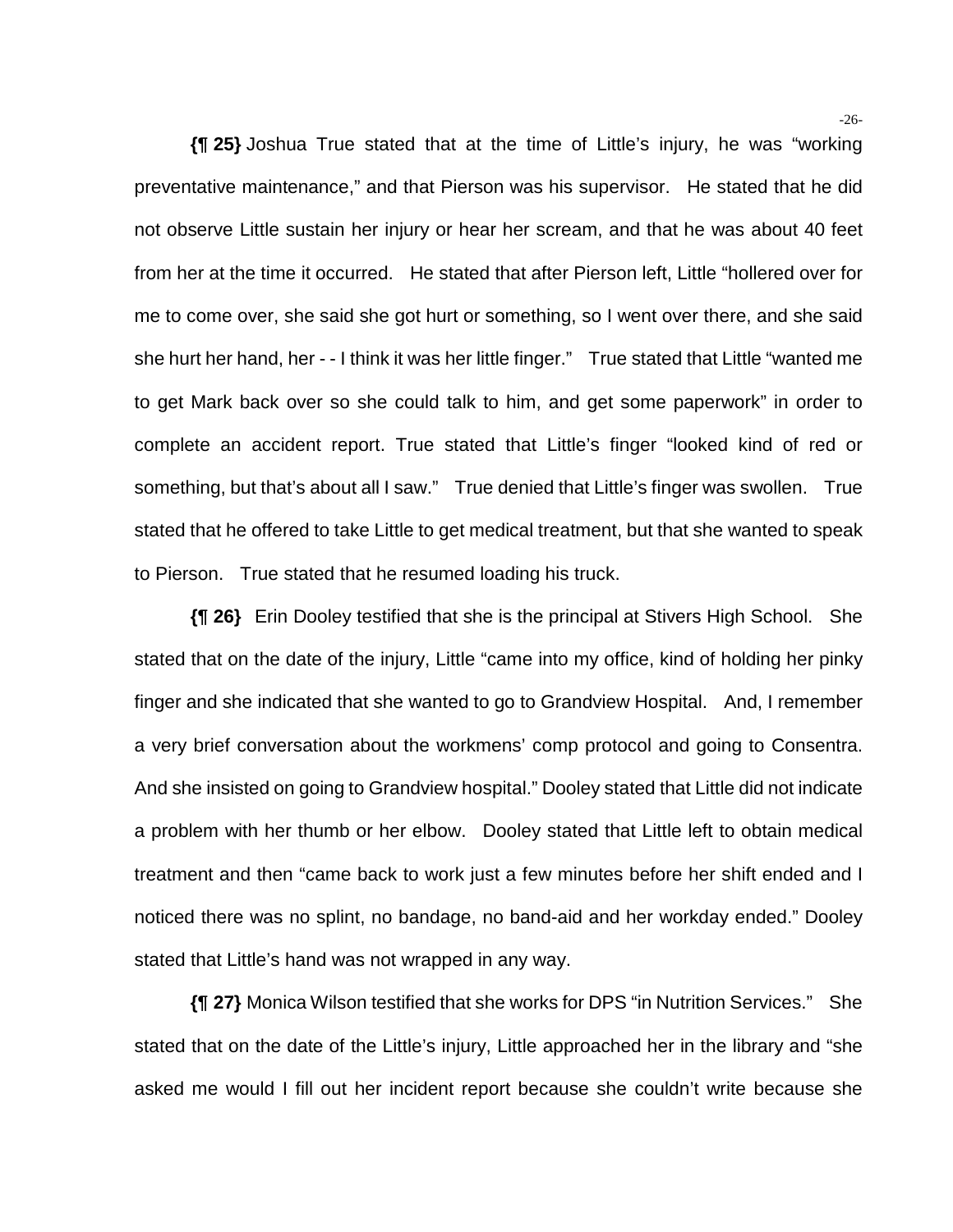injured her finger on a bucket." Specifically, Wilson stated that Little injured her "left pinky." Wilson testified that Little "mentioned she had her hand on a bucket and the handle got pulled up and it pinched her left pinky." Wilson stated that Little's injured finger "had a little bitty red mark on it and it was a little bit swollen." Wilson stated that Little's finger was not black and blue, and that Little did not indicate any injury to her elbow or thumb. When asked if Pierson was rude to Little when he approached them, Wilson stated, "Not that I notice he wasn't rude. Wasn't no conversation things going on at that time and I handed her the papers and from that point on I walked away, Mark came in, only thing I do remember, Mark came in, nothing bad was said, but he's always been pleasant to all his employees."

**{¶ 28}** In closing argument, DPS argued that Little's testimony was not credible, and that pages 512 and 516 of Exhibit J should be considered by the jury when assessing Little's credibility.

**{¶ 29}** Little asserts two assignments of error herein. Her first assigned error is as follows:

THE TRIAL COURT FAILED TO CONSTRUE THE EVIDENCE MOST STRONGLY IN FAVOR OF PLAINTIFF AND APPLIED THE INCORRECT LEGAL STANDARD FOR SUBSTANTIAL AGGRAVATION WHEN IT GRANTED DEFENDANT-EMPLOYER'S MOTION FOR A DIRECTED VERDICT.

**{¶ 30}** Civ.R. 50 provides:

When a motion for a directed verdict has been properly made, and the trial court, after construing the evidence most strongly in favor of the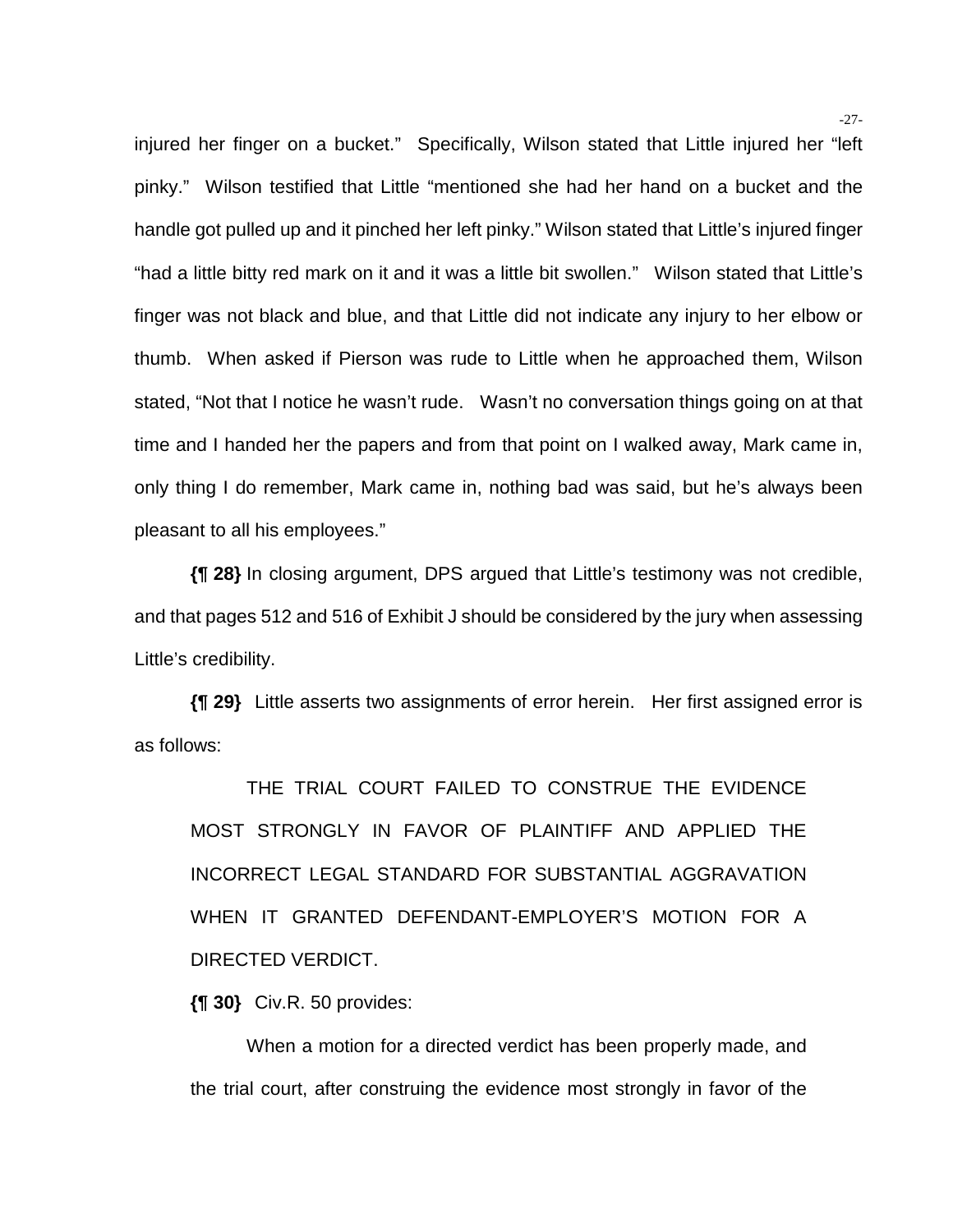party against whom the motion is directed, finds that upon any determinative issue reasonable minds could come to but one conclusion upon the evidence submitted and that conclusion is adverse to such party, the court shall sustain the motion and direct a verdict for the moving party as to that issue.

**{¶ 31}** As recently noted by this Court:

We review the grant or denial of directed verdicts *de novo*. In conducting the review, we construe the evidence most strongly in favor of the nonmoving party. A motion for directed verdict must be denied "where there is substantial evidence upon which reasonable minds could reach different conclusions on the essential elements of the claim." *Anousheh v. Planet Ford, Inc*., 2d Dist. Montgomery Nos. 21960, 21967, 2007–Ohio–4543, ¶ 43. Furthermore, "[i]n deciding a motion for directed verdict, neither the weight of the evidence nor the credibility of the witnesses is to be considered." *Cater v. City of Cleveland*, 83 Ohio St.3d 24, 33, 1998-Ohio-421, 697 N.E.2d 610. *Kademian v. Marger*, 2d Dist. Montgomery No. 24256, 2012–Ohio–962, ¶ 56.

"The 'reasonable minds' test calls upon a court to determine only whether there exists any evidence of substantial probative value in support of the claims of the nonmoving party. \* \* \*." *Lasley v. Nguyen*, 172 Ohio App.3d 741, 2007-Ohio-4086, 876 N.E.2d 1274, ¶ 16 (2d Dist.). " 'When a motion for directed verdict is entered, what is being tested is a question of law; that is, the legal sufficiency of the evidence to take the case to jury.' "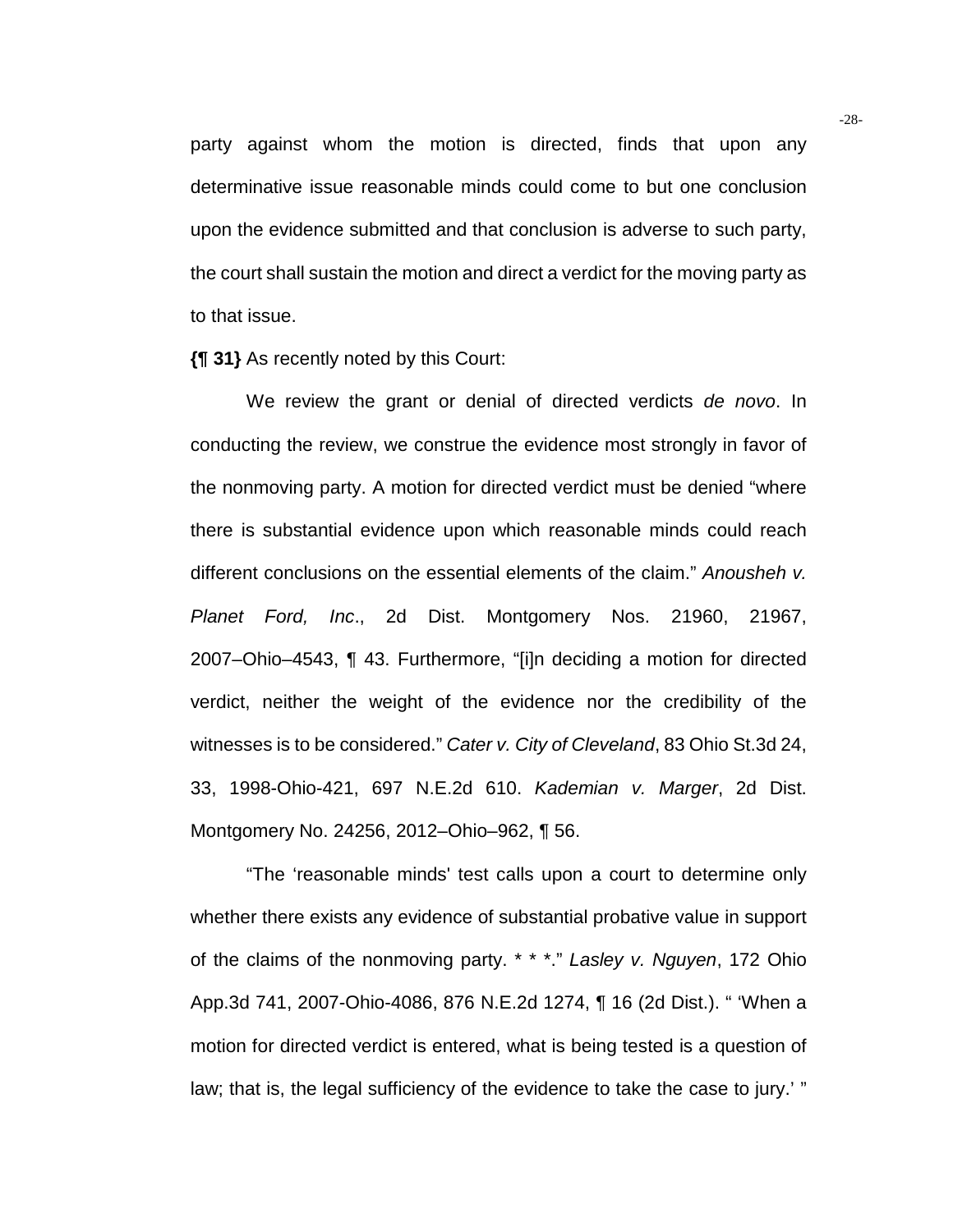*Id*., ¶ 17, quoting *Ruta v. Breckenridge-Remy Co*., 69 Ohio St.2d 66, 430 N.E.2d 935 (1982). The motion " 'raises a question of law because it examines the materiality of the evidence, as opposed to the conclusions to be drawn from the evidence.' " *Id*.

*Ferrari v. Top Flight Driver Leasing, L.L.C*., 2d Dist. Greene No. 2013 CA 10, 2013-Ohio-5232, ¶ 11-12.

**{¶ 32}** Little asserts that the trial court construed the evidence most strongly in favor of DPS. According to Little, the trial court further utilized the wrong legal standard, "determining that R.C. 4123.01(C)(4) required objective evidence showing a growing or spreading of Ms. Little's condition," or a "comparison of tests before and after the injury to identify a spread or worsening of the condition." Little directs our attention in part to *McDonald v. Mayfield*, 2d Dist. Montgomery No. 9469, 1986 WL 13246 (Nov. 18, 1986), in which medical testimony established that a blow to the claimant's head caused disabling symptoms and effects from a pre-existing brain tumor to appear. This Court held that there was "no question that the disability flowing from McDonalds's brain tumor was accelerated by the blow to head. This was all McDonald was required to prove and it was error for the trial court to require proof that the blow to the head caused the tumor to grow or spread." *Id.*, \* 4. Little further asserts that the "court wrongly decided that there were not objective findings that established the substantial aggravation of [the] pain disorder diagnosis, yet Dr. Reynolds utilized the Diagnostic and Statistical Manual of Mental Disorders IV, Ms. Little's history, and a psychological exam to arrive at his diagnosis."

**{¶ 33}** Little further directs our attention to *Harrison v. Panera, L.L.C.*, 2d Dist. Montgomery No. 25626, 2013-Ohio-5338. As noted in *Panera,* "[a] claimant must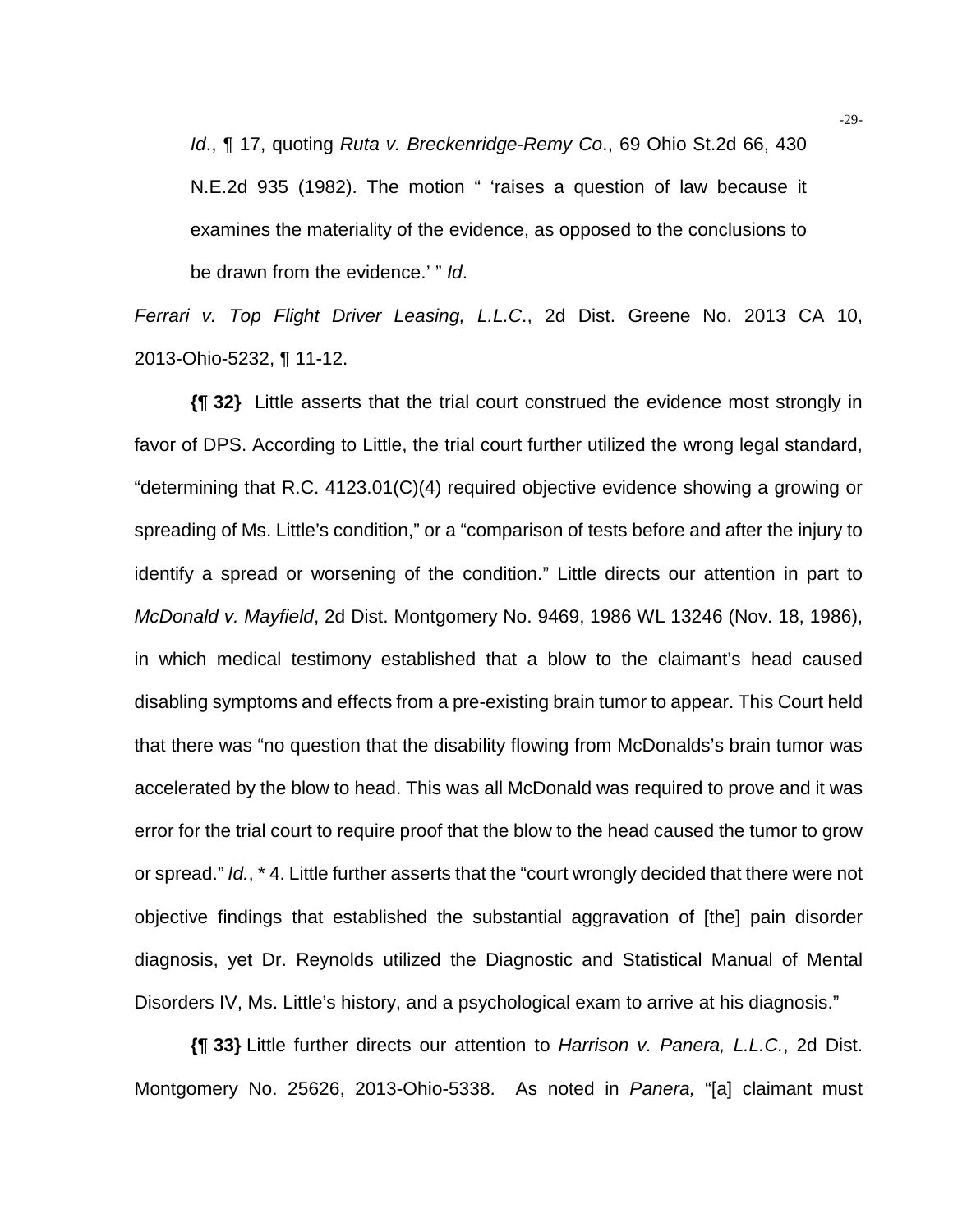establish an injury to participate in Ohio's workers' compensation system. \* \* \*." *Id*., ¶ 23. R.C. 4123.01(C)(4) defines injury as follows:

(C) "Injury" includes any injury, whether caused by external accidental means or accidental in character and result, received in the course of, and arising out of, the injured employee's employment. "Injury" does not include: \* \* \*

 (4) A condition that pre-existed an injury unless that pre-existing condition is substantially aggravated by the injury. Such a substantial aggravation must be documented by objective diagnostic findings, objective clinical findings, or objective test results. Subjective complaints may be evidence of such a substantial aggravation. However, subjective complaints without objective diagnostic findings, objective clinical findings, or objective test results are insufficient to substantiate a substantial aggravation.

**{¶ 34}** We initially note that nowhere in the trial court's decision is there any indication that the court required a "comparison of tests before and after the injury to identify a spreading or worsening of the condition." In *Panera*, the defendant restaurant appealed from the trial court's decision that Panera's employee, Orlando Harrison, "was eligible to participate in the Workers' Compensation Fund for aggravation of a pre-existing condition (arthritis)." *Id., ¶* 1. Harrison was injured while unloading "a heavy bagel cabinet from a truck" that fell onto his shoulder. *Id*., ¶ 6. Harrison's medical expert, Dr. Shaw, in part "concluded that Harrison's arthritis had been substantially aggravated by the accident \* \* \*." *Id., ¶* 14. Shaw testified that "he had relied on objective as well as subjective factors in reaching" his diagnosis*. Id.* Specifically, Shaw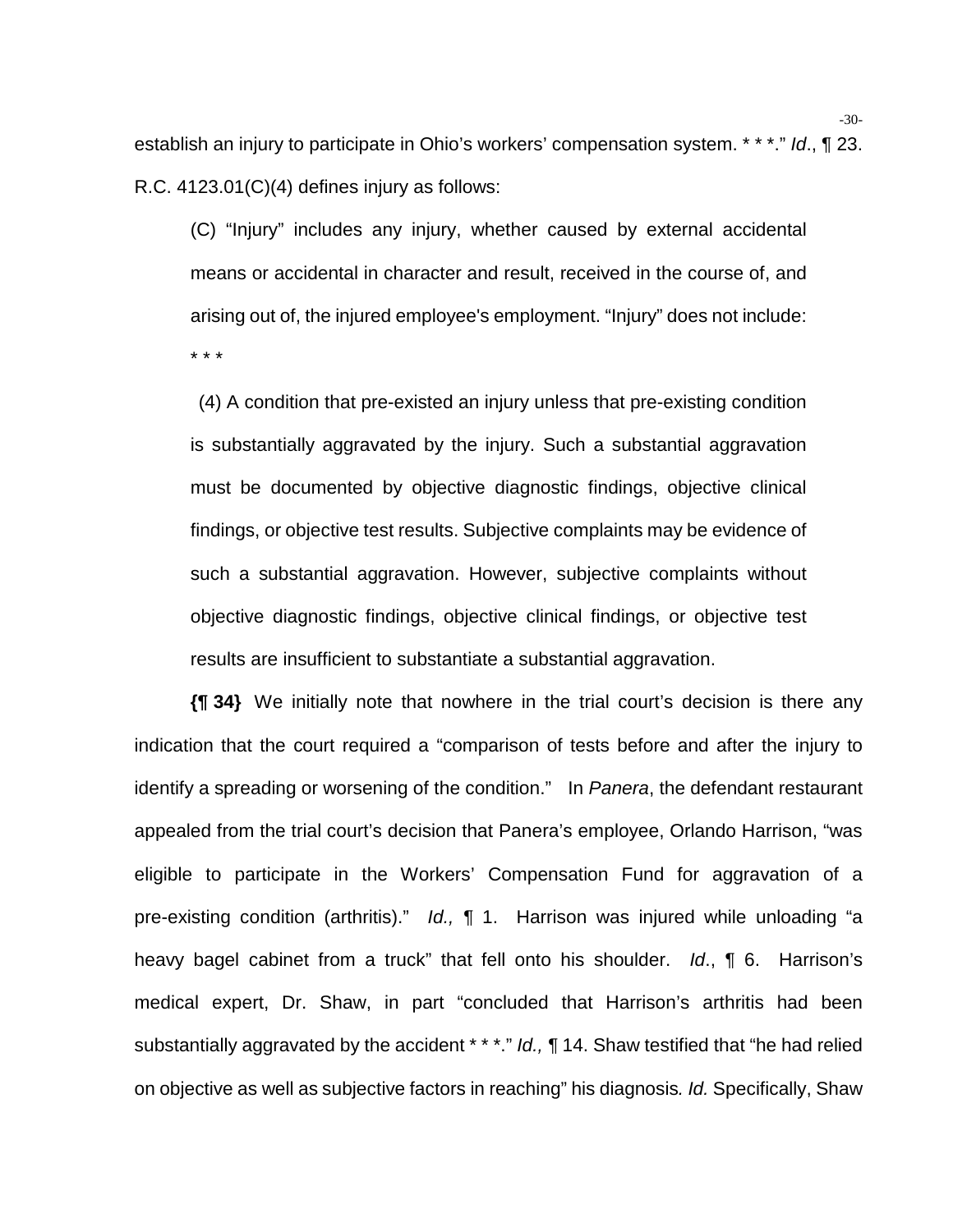testified that he relied upon x-rays and an MRI, and he "also testified that, during a physical exam, including a range of motion test, he has 'fairly objective' measures of a patient's condition, as well as relying, to some extent, on the patient's account of what he is experiencing or feeling." *Id*., ¶ 12.

**{¶ 35}** Panera's expert, Dr. Rozen, "rejected Dr. Shaw's view that a range of motion test could constitute objective evidence of injury, because it was based on the patient's subjective reporting of his pain or discomfort. \* \* \*." *Id*., ¶ 17. In affirming the judgment of the trial court, this Court noted as follows:

Dr. Shaw testified that he considered Harrison's reports of pain or discomfort while conducting range of motion tests, but that he (Dr. Shaw) also was able to feel the stiffness of Harrison's tissues in resistance to certain motions. He stated that, as a regular part of such examination, he distracts the patient so that he or she is not focused on the motions or manipulations that the doctor is performing, and compares such observations to the patient's reported discomfort. Dr. Shaw's observations and awareness of stiffness during Harrison's range of motion tests were consistent with the pain Harrison reported and with the diagnosis. In addition, Dr. Shaw relied on Harrison's statements regarding his pain at the time of the examination and his reported lack of pain prior to the accident.

*Id*., ¶ 27.

**{¶ 36}** This Court concluded as follows:

The trial court was permitted to consider objective, as well as subjective, evidence of the aggravation of Harrison's pre-existing condition, but there had to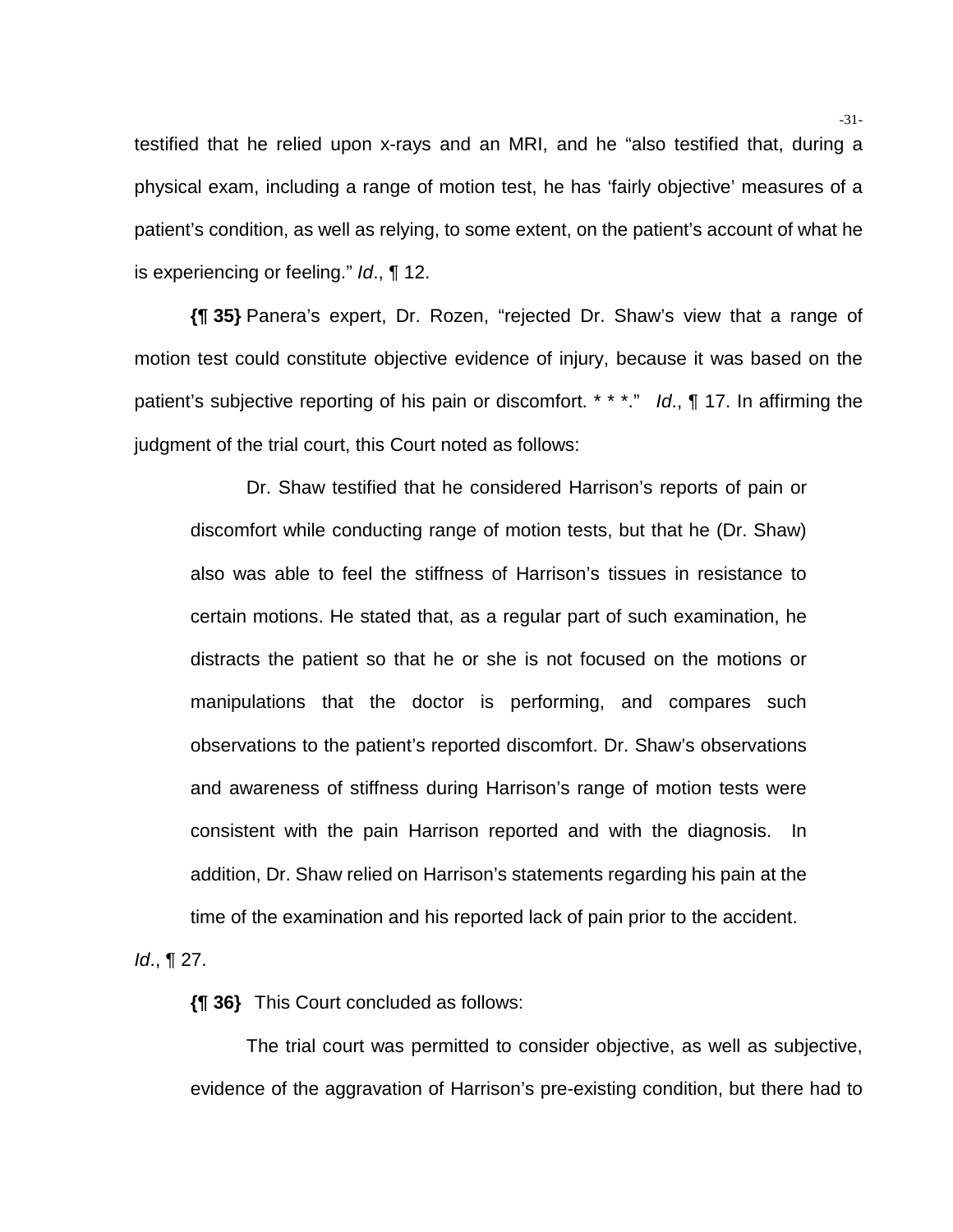be *some* objective evidence. R.C. 4123.01(C). To the extent that the parties disputed what constitutes "objective" evidence and, in particular, whether range of motion tests can constitute objective evidence, the trial court was also required to resolve that issue. We cannot conclude that the trial court abused its discretion in concluding that there was objective evidence, through Dr. Shaw's physical examination and the x-rays, that Harrison's arthritis had been substantially aggravated by the accident. \* \* \*.

*Id*., ¶ 31.

**{¶ 37}** In the matter before us, construing the evidence most strongly in favor of Little, we conclude that *Panera* is distinct, given the absence of objective evidence presented by Little. We disagree with Little's assertion that the DSM-IV, her history, and the psychological tests that Reynolds administered satisfy the requirements of R.C. 4123.01(C)(4). Reynolds testified that the DSM-IV is a "diagnostic book" that defines patterns of symptoms to allow psychiatrists and psychologists to uniformly diagnose patients pursuant to a nationally recognized standard. Reynolds testified that he diagnosed Little with pain disorder associated with psychological factors and a general medical condition as defined in the DSM-IV. As the trial court noted, Reynolds did not testify that the DSM-IV in any way objectively established the substantial aggravation of Little's pain disorder. Having construed the evidence most strongly in favor of Little, we conclude that no reasonable mind could determine, by a preponderance of the evidence, that the DSM-IV is an objective diagnostic finding of a substantial aggravation of Little's pain disorder.

**{¶ 38}** Regarding Little's history, Reynolds testified that "the history that's provided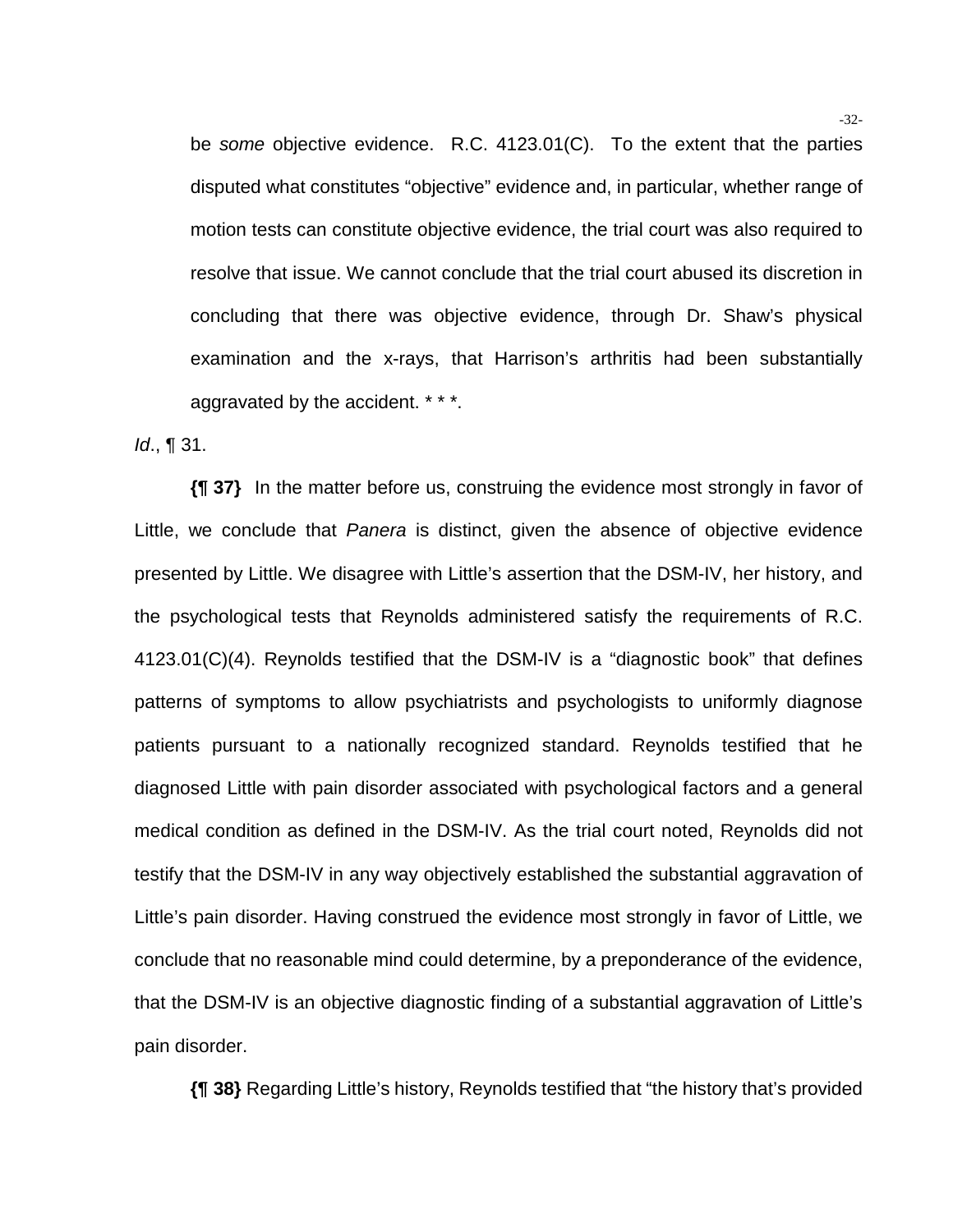by the Claimant is a *subjective* report of their experience of what has happened to them over time," and that it is "the major factor that you can utilize in making a diagnosis from a psychiatric standpoint." Reynolds' testimony makes plain the subjective nature of Little's history; Reynolds testified that in the course of his evaluation, Little "indicated," she "reported," she "described," she "noted," and she "alluded to" various symptoms within "her perception." Unlike in *Panera* where, in the course of the range of motion test, Dr. Shaw's own "observations and awareness" of stiffness in Harrison's tissues were consistent with Harrison's history, Reynolds did not testify to an independent clinical finding consistent with Little's symptomatology. We agree with the trial court that no reasonable fact finder, in viewing Reynolds' testimony regarding Little's history in a light most favorable to Little, could conclude that Little's act of reporting the symptoms she experienced "constitutes an objective diagnostic finding or objective clinical finding or objective test results" of a substantial aggravation of her pain disorder.

**{¶ 39}** Regarding the tests that were administered to Little, Reynolds testified that the mood disorder questionnaire and the Beck Depression Inventory "are *subjective*  reports of the individual of the extent of their symptomatology," and that "you can't do a blood test to diagnose" a psychiatric condition objectively. As did the trial court, we conclude that, viewing the evidence in a light most favorable to Little, no reasonable fact finder could conclude, by a preponderance of the evidence, that the results of the above tests constitute objective evidence of a substantial aggravation of her pain disorder.

**{¶ 40}** Finally, we disagree with Little's characterization of the standard employed by the trial court in ruling on DPS' motion for a directed verdict. In addressing whether or not the DSM-IV, Little's history, and the results of the mood disorder questionnaire and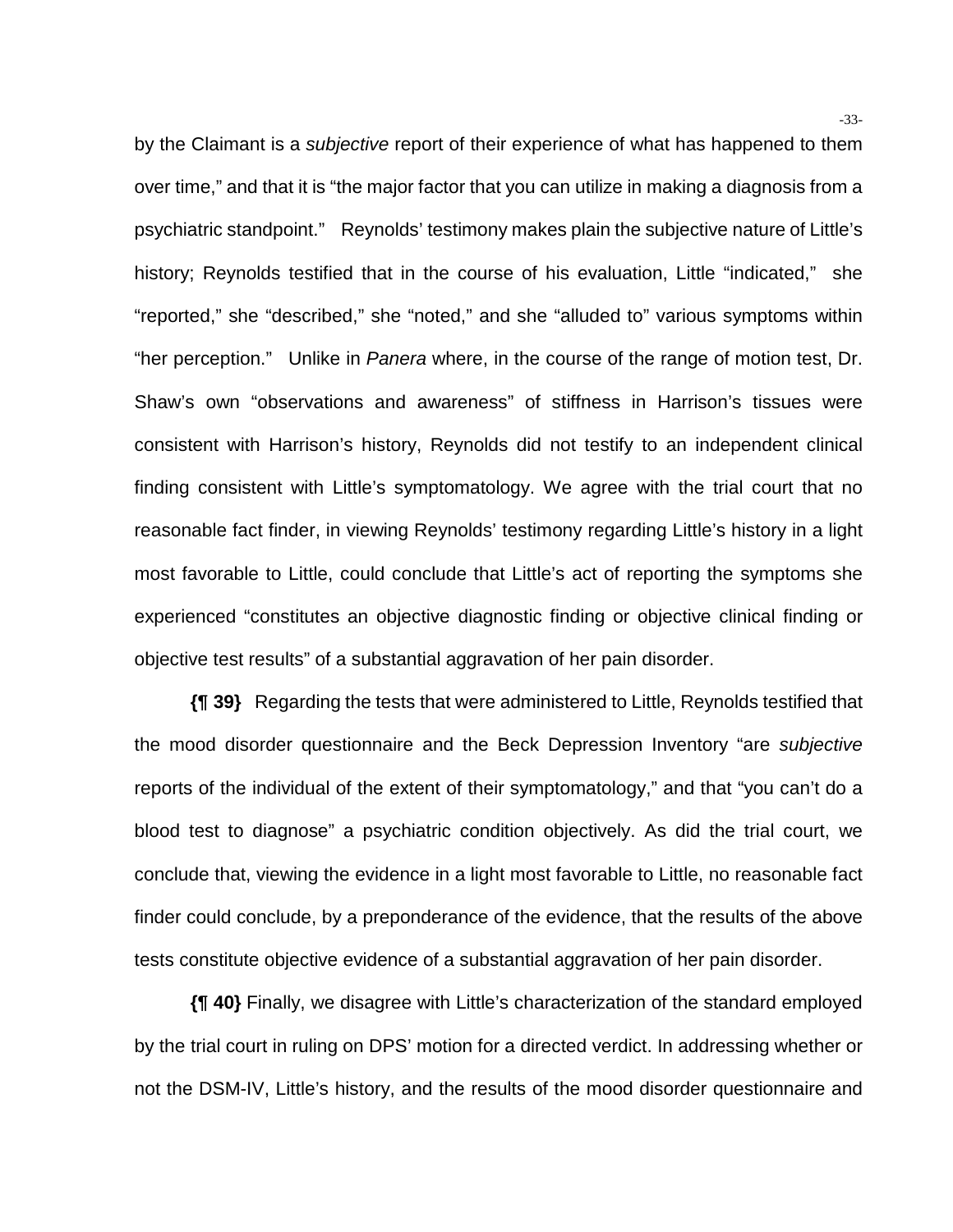the Beck Depression Inventory constitute objective evidence of a substantial aggravation of Little's pain disorder, the court indicated multiple times that it construed the evidence most strongly in favor of Little, and the court's analysis reflects that it did so. Having completed our own de novo review, we conclude that Little's first assigned error lacks merit, and it is accordingly overruled.

**{¶ 41}** Little's second assigned error is as follows:

## THE HOSPITAL RECORDS ADMITTED INTO EVIDENCE UNDULY PREJUDICED PLAINTIFF'S CASES.

**{¶ 42}** Little asserts that "the unfair prejudice is apparent on its face and lends credence to an inference of 'doctor shopping,' 'hospital shopping,' or 'prescription shopping,' which is simply not true." DPS responds, "First, while Little filed an objection log before trial, Little did not raise any objection to the admission of these materials during trial. Therefore, Little waived any argument regarding the admissibility of these documents. Second, the probative value of these documents clearly outweighs any prejudicial effect their admission may have caused." DPS asserts that Little's testimony regarding her injury is inconsistent with the testimony of other witnesses in many respects, and that "[i]n light of the testimony of Little as it compares with the testimony of Mr. Pierson, Mr. True, Ms. Dooley and Ms. Wilson, Little's credibility was clearly relevant and critically important in this case. The records from Miami Valley Hospital showing that she gave a false name in order to be admitted are, therefore, clearly relevant and admissible." In her Reply brief, Little directs our attention to her objection to page 465 of the Miami Valley Hospital records, and she asserts that as a result thereof, she did not waive her objection to pages 512 and 516 of the same exhibit.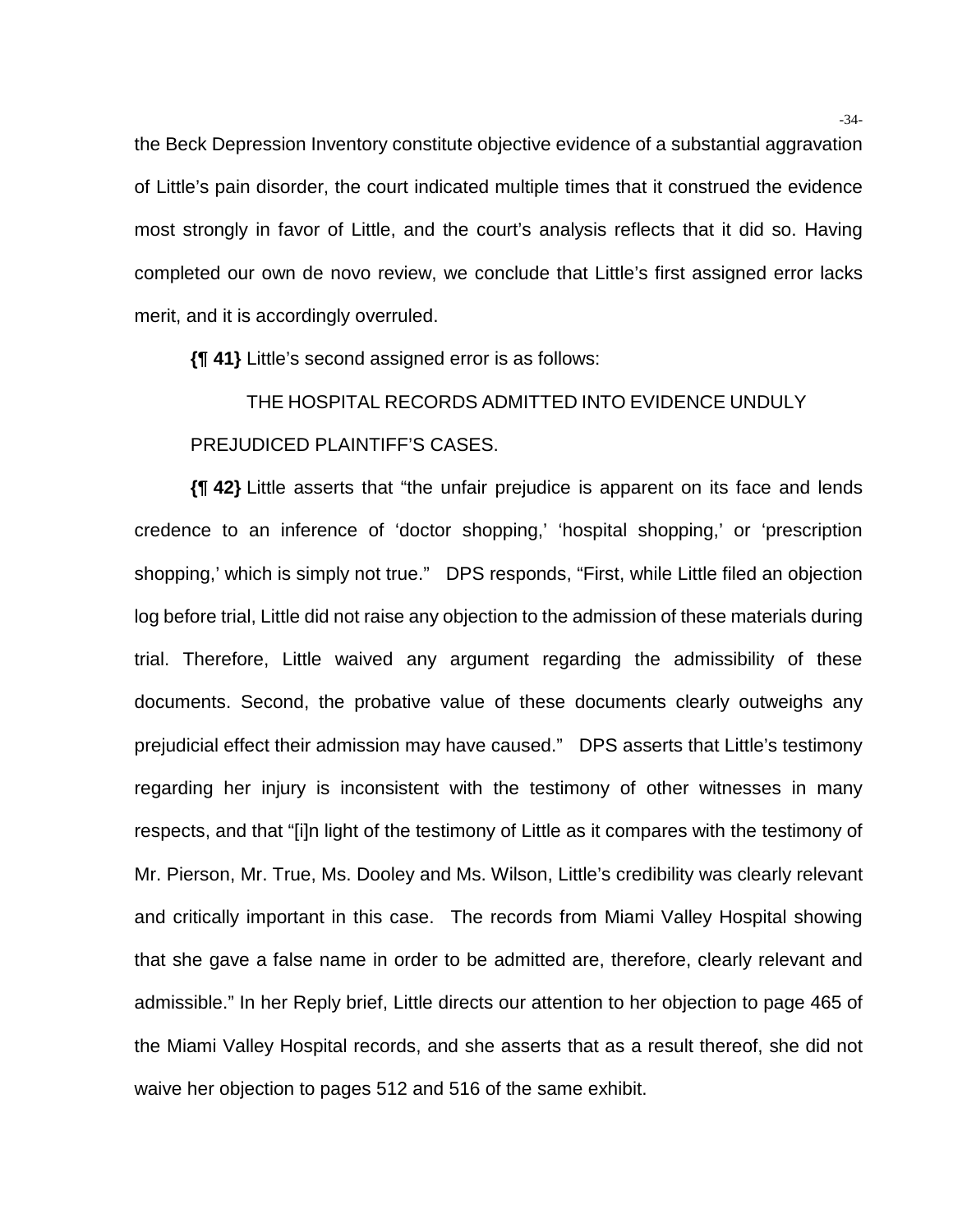**{¶ 43}** "Absent plain error, a [party's] failure to object results in a waiver of the issue for purposes of appeal. *Winkler v. Winkler* (March 31, 2000), Franklin App. Nos. 02AP-937, 02AP-1267." *Sebaly, Shillito & Dyer v. Travis*, 2d Dist. Montgomery No. 21711, 2007-Ohio-4725, ¶ 10. "Plain error does not exist unless it can be said that, but for the error, the outcome of the proceedings clearly would have been different. *Robb v. Lincoln Publishing (Ohio), Inc*. (1996), 114 Ohio App.3d 595, 683 N.E.2d 823." *Kontir v. Kontir*, 2d Dist. Champaign No. 2003-CA-12, 2003-Ohio-4845, ¶ 15.

**{¶ 44}** We note that page 465 involved a hospital stay in 2003, almost ten years prior to Little's hospitalization in 2012, and the parties stipulated to its admissibility. We cannot conclude that Little's objection to page 465, which was overruled, somehow preserved an objection to pages 512 and 516. Most importantly, while the parties' stipulation requested a ruling on the admissibility of pages 512 and 516, Little did not specifically object to those pages when questioned about them at trial. Further, as DPS asserts, counsel for Little further questioned her about the contents of the pages on redirect examination. Accordingly, we agree with DPS that Little waived any argument regarding the admissibility of pages 512 and 516.

**{¶ 45}** Finally, we note that DPS argued that Little's credibility was at issue, given the inconsistencies between her testimony and the testimony of the defense witnesses as set forth above, and due to the "mistake" regarding Little's identity at Miami Valley Hospital; Little speculates that pages 512 and 516 "lend[] credence to an inference of 'doctor shopping,' 'hospital shopping,' or 'prescription shopping'" to her prejudice, and this speculation, in our view, is insufficient to support a finding of plain error. In other words, we have no basis to conclude that in the absence of testimony regarding pages 512 and